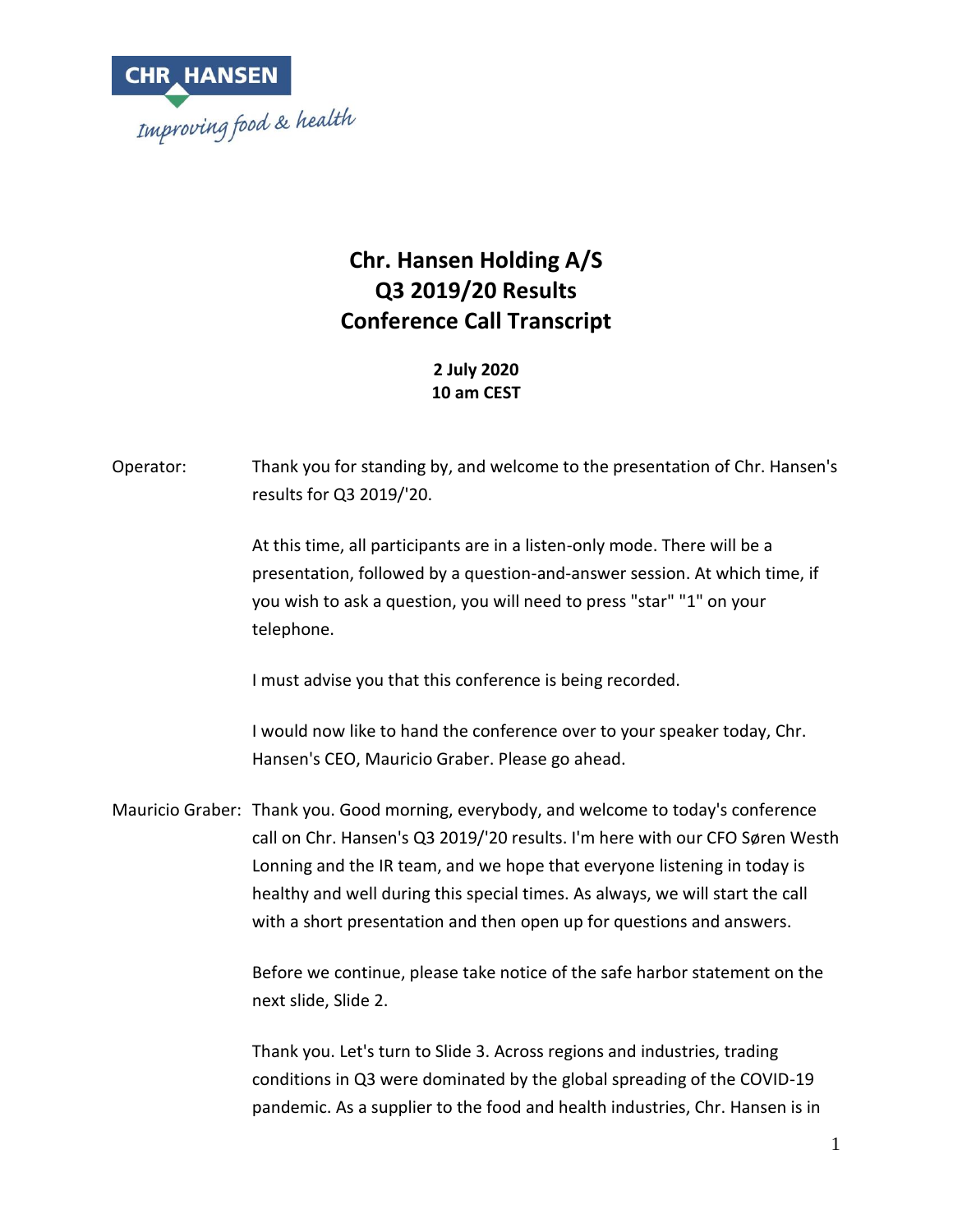

the very fortunate position that we are part of what's considered an essential industry, and the demand for our products did not collapse during the lockdowns.

In Q3 – the Q3 results are a testimony to the resilience of our business. With the measures that we have been taking to keep our employees safe and operations running, we were able to maintain business continuity throughout the lockdowns. And we also did not see any major production disruption on customer side.

With a net positive impact in Q3 from consumer pantry loading and customers securing additional safety stocks, group organic growth came in at 7 percent in Q3 and 5 percent year-to-date. Our group EBIT margin before special items was 30.8 percent in Q3, up 40 basis points, as scalability benefits from production and lower travel expenses due to COVID-19 restrictions were partly offset by higher freight costs and continued investments into our strategic priorities. Year-to-date, the group EBIT margin before special items stood at 28.4 percent, up 20 basis points compared to last year. Free cash flow before acquisitions and special items was EUR 106 million in Q3 and EUR 147 million year-to-date, which is a meaningful improvement compared to last year and the result of an improved operating cash flow but also lower CapEx spending due to phasing of projects and delays related to COVID-19.

On segment level, please turn to Slide 4. All 3 businesses showed improved momentum in Q3. Our microbial platform, Food Cultures & Enzymes and Health & Nutrition combined, delivered solid organic growth of 9 percent in Q3 and 6 percent for the year-to-date. Food Cultures & Enzymes grew 8 percent in Q3, which are a weak contribution from both volume and price, leading to 5 percent organic growth year-to-date. Health & Nutrition reported 12 percent organic growth in Q3 with a very strong performance in both Animal and Human Health, resulting in 6 percent year-to-date. Lastly, our Natural Colors division delivered 1 percent organic growth in Q3, and this number continues to reflect a negative impact from low raw material prices. Year-to-date sales were on par with last year. All 3 businesses, of course, saw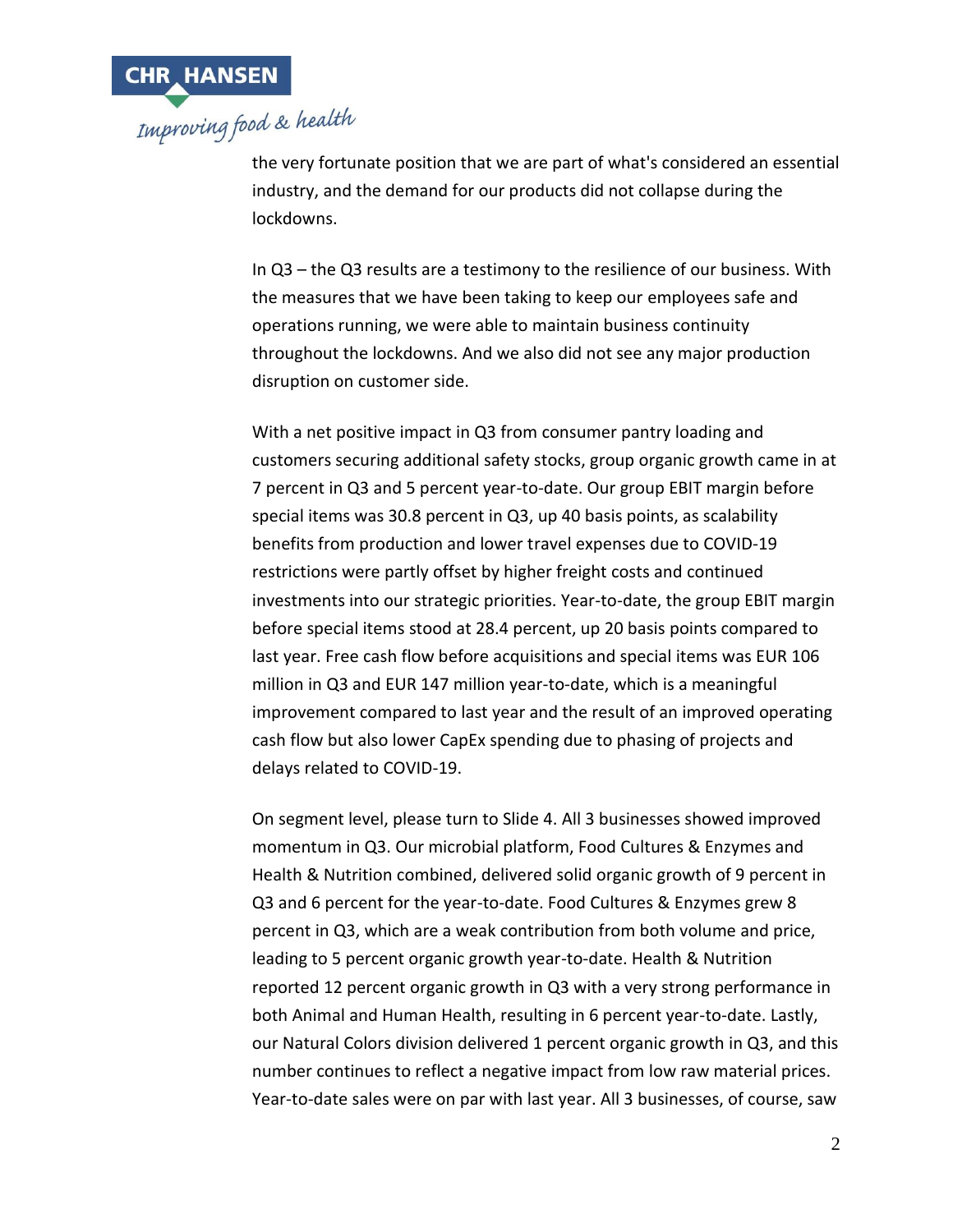

an impact from COVID-19, but channel shift and changed consumer and customer behaviors affected the business differently, also across regions.

We tried to illustrate the different dynamics on the next page, Page 5. During the third quarter, we focused all of our efforts on keeping our employees safe and ensuring business continuity. And when I look back at the past 3 months, I have to say I am really proud of the entire Chr. Hansen organization, how they embraced the global lockdowns and this sudden change of working from home, finding new creative ways to engage with our customers digitally, advancing our R&D project in the labs at reduced capacity and with strict social distance and hygiene rules, handling the sudden variations in order volumes in production and delivering our products to customers around the world despite the travel restrictions.

If we look at the impact from consumer pantry loading and customers responding to the pandemic outbreak by placing additional holders to secure their inventories and derisk their supply chains, then the net impact for Chr. Hansen on group level in Q3 was a net positive. And as I said, we tried to illustrate the different moving parts here in this slide, but please only take the arrows as directional indications of the COVID-19 impacts.

Let me start with Food Cultures & Enzymes who generally benefited from the shift to a more at-home consumption and increased retail sales in cheese and yogurt, but we also saw demand dropping in some parts of the business. The collapse of the food service channel, for example, negatively impacted our key sales in the U.S. and the shutdowns in the meat processing industry were negative for our meat culture business. Whilst our fermented milk business saw a decline in some emerging markets as well.

Coming to Health & Nutrition. Human Health also benefited from customer increasing orders, short term, to build up additional safety stocks and cater to the extraordinary demand from end consumers.

Our Animal and Plant Health business on the other side did not see a material impact from COVID-19 yet. But – though our ability to advance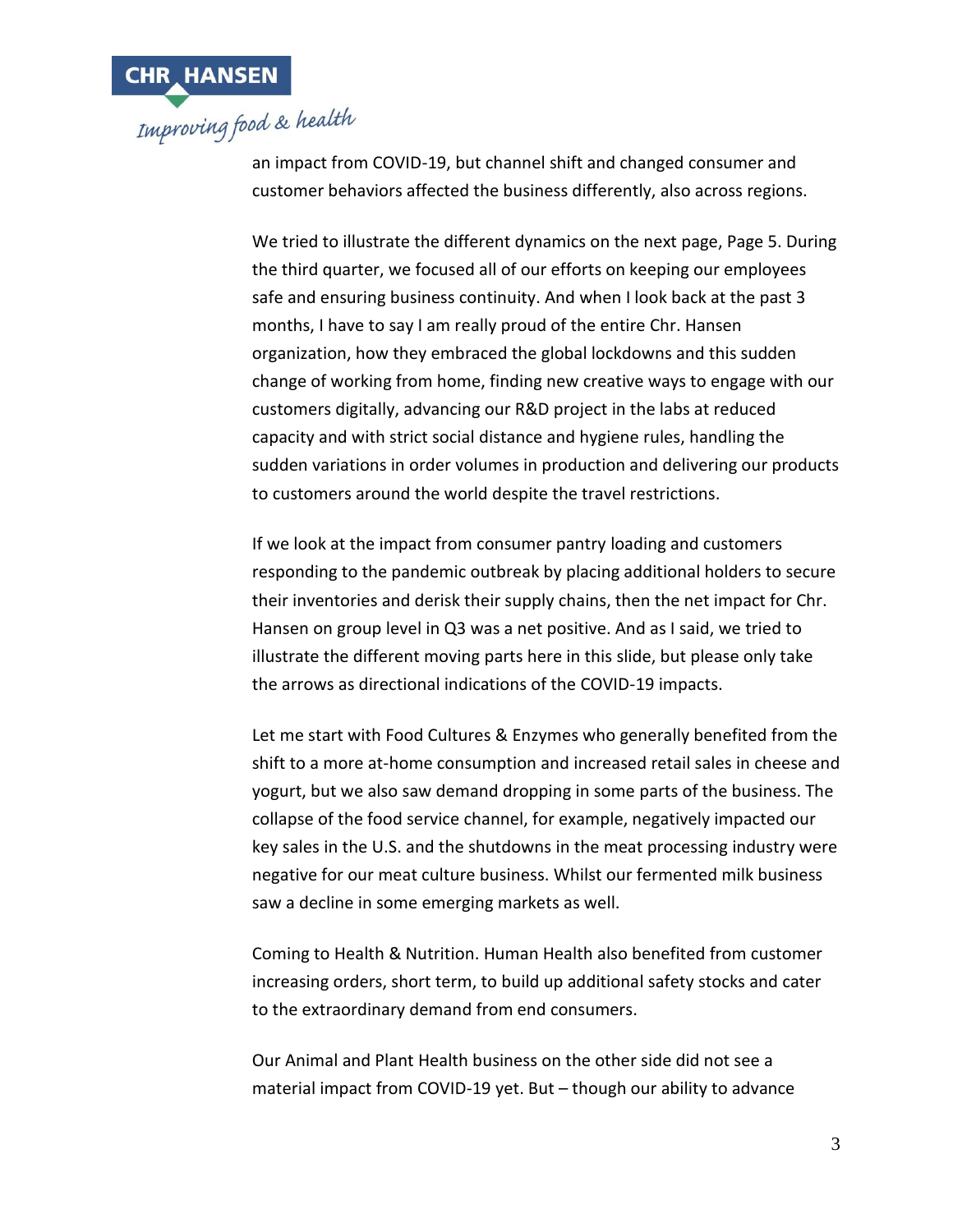

projects with customers was limited because of travel restrictions and a decline in commodity prices, putting farmers under more pressure.

Lastly, for Natural Colors, COVID-19 was a net negative in Q3, but with regional variations. In markets where we have a large exposure to products that benefited from increased at-home consumptions, like packaged foods or confectionery, we saw a step-up in sales. Warehousing markets where we have large exposure to products that are mainly sold during summer travel season for out-of-home consumption or into food service, demand dropped. Overall, it's clear that our Q3 results do reflect a positive contribution from customers, building additional safety inventories to ensure business continuity. However, after a spike in March and at the beginning of April, we have already seen order patterns normalized during the second half of our Q3.

If we look at our commercial pipeline, and we have mentioned this already in our last call, this is where we are most cautious about the potential negative impact over the next 12 to 18 months and in the medium term. As you know, an important step of our Food Cultures & Enzyme sales process is running trials together with customers at their premises to demonstrate the efficacy of our products. Because of the travel restrictions, though we were not able to do that to the same extent that normally, and we may see slower progress of our commercialization pipeline. We are also likely to see longer registration times for new products for the late clinical studies within Health & Nutrition.

And lastly, as we are facing a global recession, there is a likelihood of consumers down-trading and customers focusing more on cost, especially in emerging markets, and this could impact all 3 businesses. That said, there are also opportunities coming out of COVID-19 for Chr. Hansen. The increased demand for immunity enhancing products, for example, resulted in a lot of good dialogue with customers for new probiotic solutions that we are still to see in the numbers and in the market. But overall, I would say that we are facing a more challenging period ahead.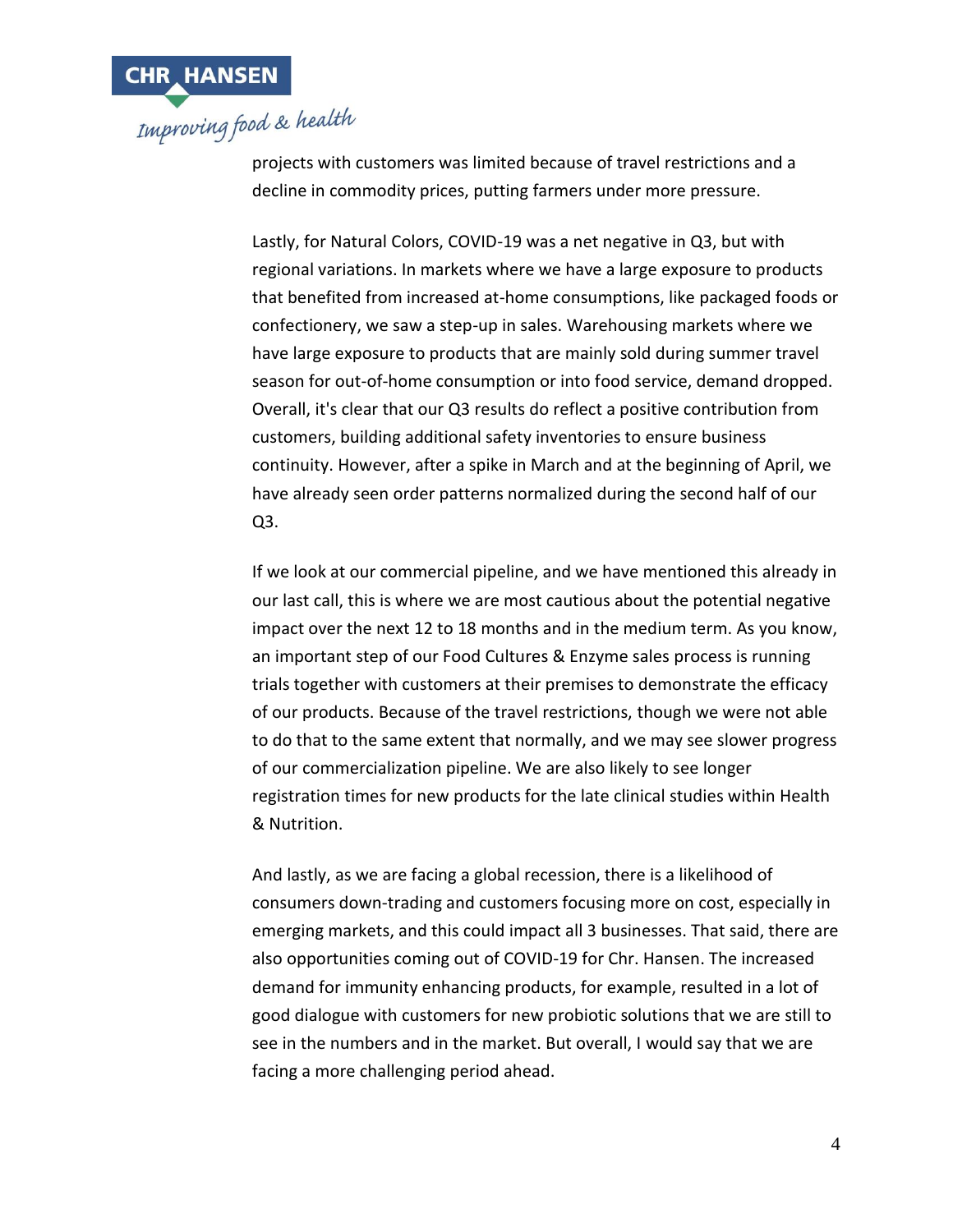

If we look a bit more into the regional numbers, please turn to Slide 6. Then group organic growth in the third quarter was mostly driven by EMEA, APAC and Latin America. In Europe, Middle East and Africa, organic growth was 6 percent in Q3, leading to 1 percent year-to-date. Food Cultures & Enzymes delivered solid growth, especially driven by Europe, whilst Middle East and Africa were more challenged. Health & Nutrition reported a strong quarter on the back of COVID-19, whilst Natural Colors declined because of lower demand in food services and the tourism sector. Furthermore, the adverse economic climate in the Middle East and low raw material prices impacted the division negatively.

Whilst in EMEA, we saw positive trend compared to the first half of the year, North America delivered a softer quarter with 1 percent organic growth in Q3 and 5 percent year-to-date. Food Cultures & Enzymes and Natural Colors were adversely impacted by the disruptions in food service. And Health & Nutrition delivered good growth, but grew at a slower pace than during the first half of the year. This is explained by the fact that the improved momentum in the U.S. supplements market was partly offset by higher comparables in Human Health, and Animal Health posted less growth explained by a normal seasonality in silage and more normal sales momentum in cattle after 2 record quarters.

Latin America, the region which was last hit by the pandemic, reported 20 percent organic growth in Q3 and 15 percent year-to-date. The contribution from euro pricing in the quarter was approximately half. Food Cultures & Enzymes and Natural Colors grew strongly, driven by recent launches and new customer wins, while Health & Nutrition posted good growth, driven by Animal and Human Health that was partly offset by decline sales in Plant Health.

As you remember from our last call, Plant Health is facing a more challenging time at the moment with lower-than-expected momentum in soy. But together with our partner, we have taken steps to address this, and we hope to be back in growth territory next year.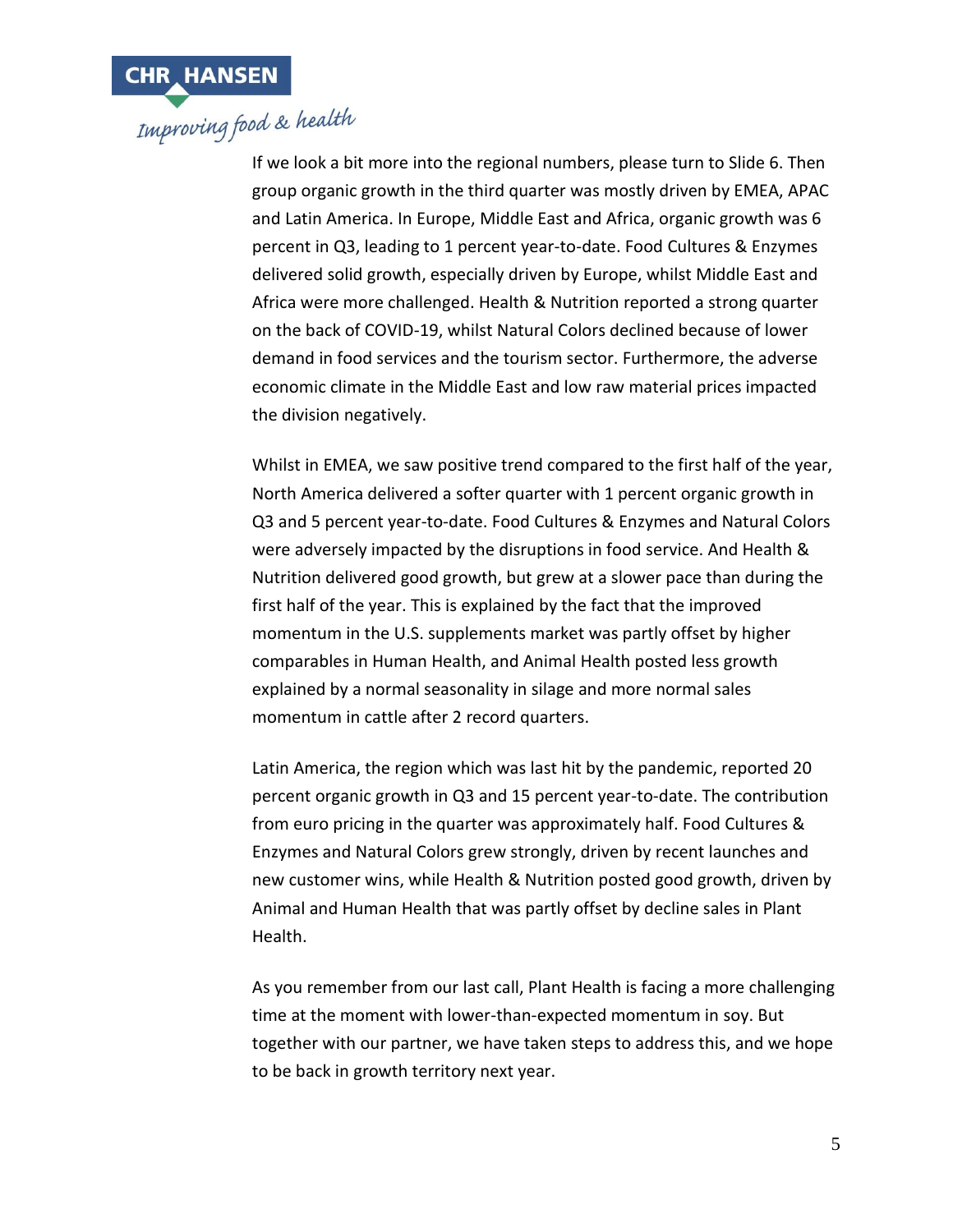

Lastly, looking at Asia Pacific, we posted strong growth in Q3 of 13 percent, which led to 5 percent organic growth year-to-date. Here, the COVID-19 drivers were actually positive for both Health & Nutrition and Natural Colors. Human Health experienced strong demand for both supplements and infant formula, while Natural Colors business benefited from increased at-home consumption, for example, in Southeast Asia.

Food Cultures & Enzymes revenues were at par with last year as growing fermented milk continued to be offset by decline in probiotics in China. In China, where we saw negative impact from COVID-19 already last quarters, yogurt production levels continued to be below normal levels, but we saw decent demand in Q3 also from inventory buildup. In probiotics, despite another quarter of declined sales, we have actually seen the first launches with immunity claims in South Korea and expect more to come out of our pipeline over the next quarters.

After all these comments related to COVID-19, I am excited to also talk about the strategic progress we have made during the quarter with regards to further expanding our microbial platform. So let's turn to next slide, Slide 7, please. With HSO Health Care and UAS Labs, we have announced 2 acquisitions within Human Health in Q3 and early Q4 that will strengthen our probiotics offering and expand our microbial platform. With HSO Health Care, we are building on our position in the fast-growing women health market, which is estimated to be the third largest probiotic category after gout and immunity health. HSO Health Care is an Austrian biotechnology company that was founded in 2007 and has strong offering for women health with its unique Astarte brand with 4 strains of probiotic blend.

The company has grown double digit over the past few years and expected to generate about EUR 50 million in revenue in the calendar year 2000 (sic) (2020.) The acquisition rationale is very much based on leveraging Chr. Hansen's global commercial capabilities to expand HSO reach beyond U.S. and Europe, particularly into Asia. Furthermore, we will continue to advance our innovation pipeline in this attractive category by bringing Chr. Hansen's and HSO's strengths together and developing new concept for all life stages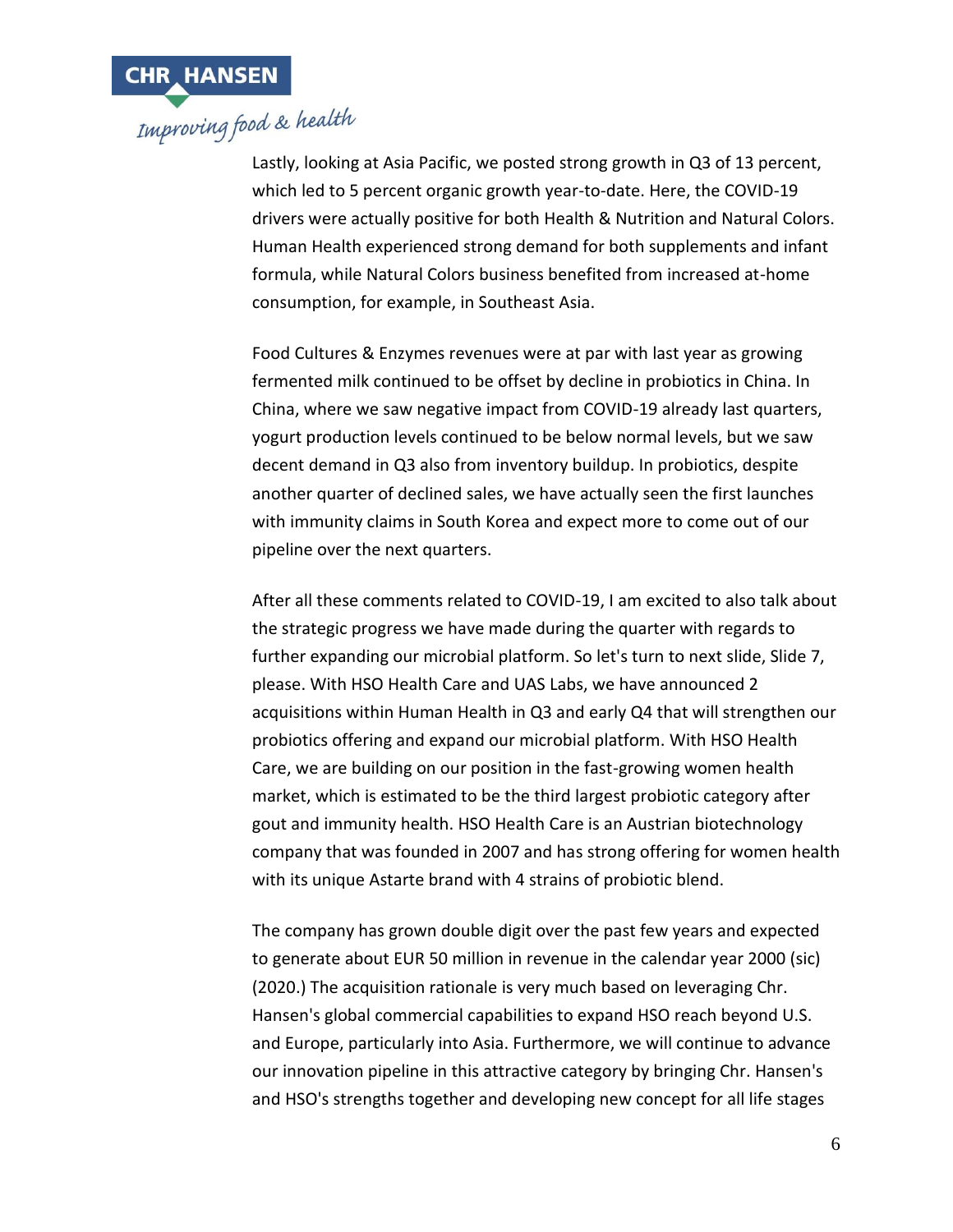

from fertility to menopause. The acquisition closed with the announcement, and we are well on track with the integration, which is expected to take about 24 months.

Our second acquisition, UAS Labs, which is still subject to regulatory approval, will further strengthen our position in dietary supplements. UAS Labs is a U.S.-based probiotic player with expected revenue of around EUR 75 million in calendar year 2000 (sic) 2020. Over the past years, UAS has very successfully built a business in the fast-growing multi-strain, high-potency space, where Chr. Hansen has historically not invested. With the acquisition, we will not only get access to UAS Labs' documented strains but also acquire 2 GMP production sites with downstream capabilities, which will give us more flexibility in production and allow us to serve even a broader customer base in the future. Similar to HSO Health Care, we see significant potential for production, innovation and commercial synergies, and we are very excited to have the team of more than 230 employees join the Chr. Hansen family.

I think it is useful in this context to also reflect that our capital allocation framework and put those 2 acquisitions into context. Please turn to next slide, Slide 8. Both acquisitions are fully in line with our framework and our strategy of pursuing bolt-on acquisitions that strengthen our microbial platform, particularly within the fast-growing Health & Nutrition space. If we look at our priorities for capital allocation, then organic growth will continue to be our number 1 priority, followed by bolt-on acquisitions, then ordinary dividends and finally, distribution of excess cash to shareholders. We will continue to assess opportunities for inorganic growth in the future with the intent of pursuing similar acquisitions that extend our technology platform or strengthen our market presence. But let me reassure you that we will also continue to operate with the same level of financial discipline and focus on value creation as we have done in the past.

And with this, I would like to hand over to Søren to give you a bit more color into the Q3 numbers.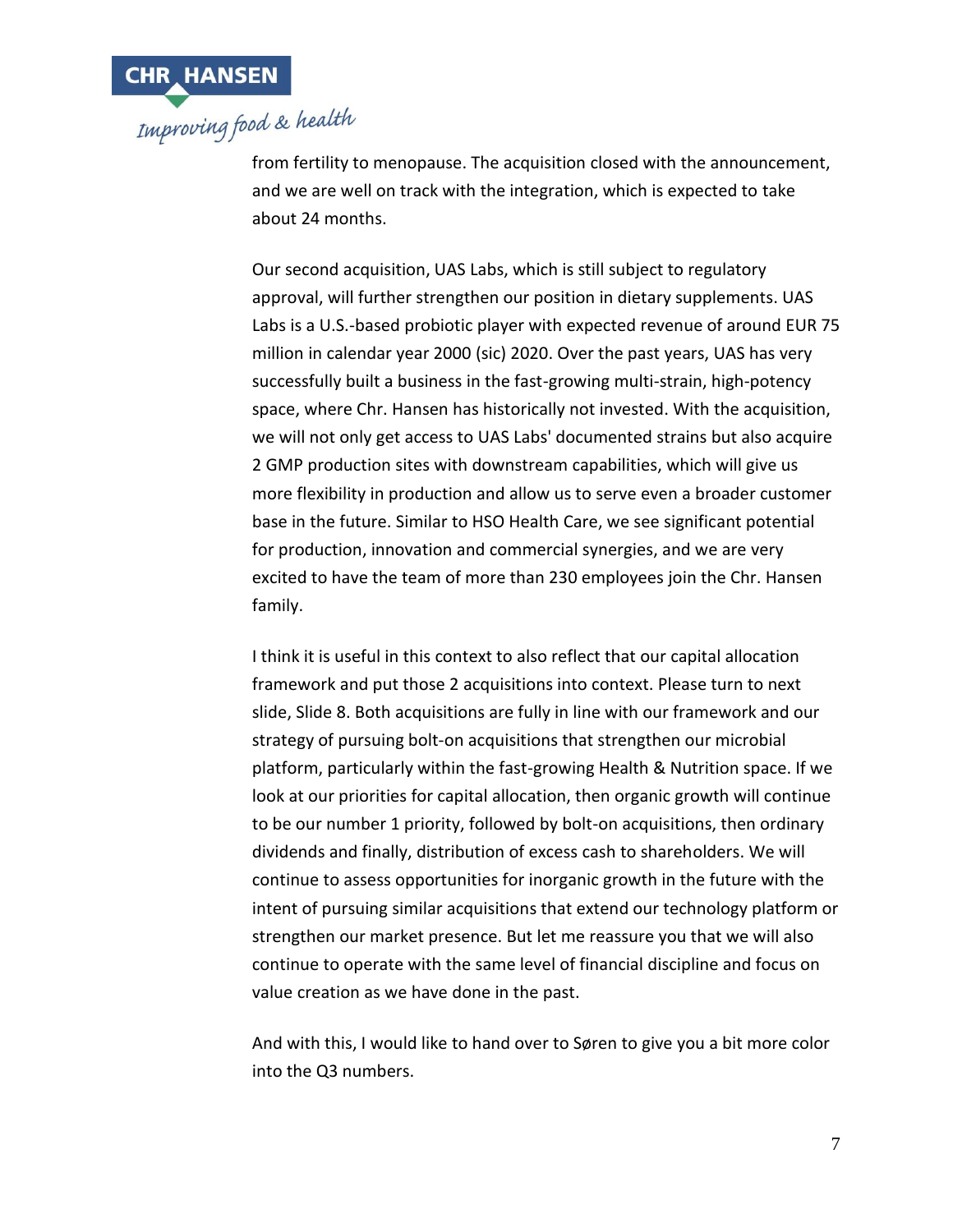

Søren Westh Lonning: Thank you, Mauricio. And please move to Slide 9 for the segment review. Food Cultures & Enzymes grew 8 percent organically in Q3 with equal contributions from volume and price, leading to 5 percent organic growth year-to-date, which is well in line with our guidance. Despite the positive tailwind from increased yogurt and cheese retail sales, dairy end markets continue to track at a low level with fermented milk on par with last year and cheese estimated to grow 1 percent year-to-date. In fermented milk, we saw the disruption in the Chinese yogurt production from March to May and more difficult trading condition in some emergents markets like Middle East and India. On the cheese side, the disruptions came mainly from the U.S., but food service is a key channel and dairy farmers despite government support had to throw away milk because of oversupply and lower prices.

> If we look at the performance by product segment. Enzymes grew strongly in the third quarter with good uptake of our NOLA Fit and CHY-MAX Supreme enzymes. Fermented milk also grew strongly, whilst cheese and meat cultures delivered solid growth and probiotics declined slightly, although with an improving trend. Bioprotection grew around 10 percent.

Looking at profitability. The EBIT margin for Food Cultures & Enzymes decreased 70 basis points to 34.4 percent in Q3, as increased freight cost because of COVID-19 and a small negative impact from currencies offset the benefits from lower travel activity and production efficiencies.

Please move to the next slide, Slide 10. In Health & Nutrition, Human Health and Animal Health both delivered strong growth, whilst Plant Health declined, leading to 12 percent for the quarter and 6 percent year-to-date. Please remember that year-to-date organic growth remained impacted by adverse order timing in Q1. The strong performance in Human Health was driven by both dietary supplements and infant formula that benefited from increased interest in health and immunity enhancing products, such as probiotics. In Animal Health, we also saw a strong momentum in both cattle and poultry and swine. Lastly, Plant Health did decline because of the weakness in soy mentioned earlier, but we expect this business area to be able – to be back in growth territory as of next quarter. That said, it is also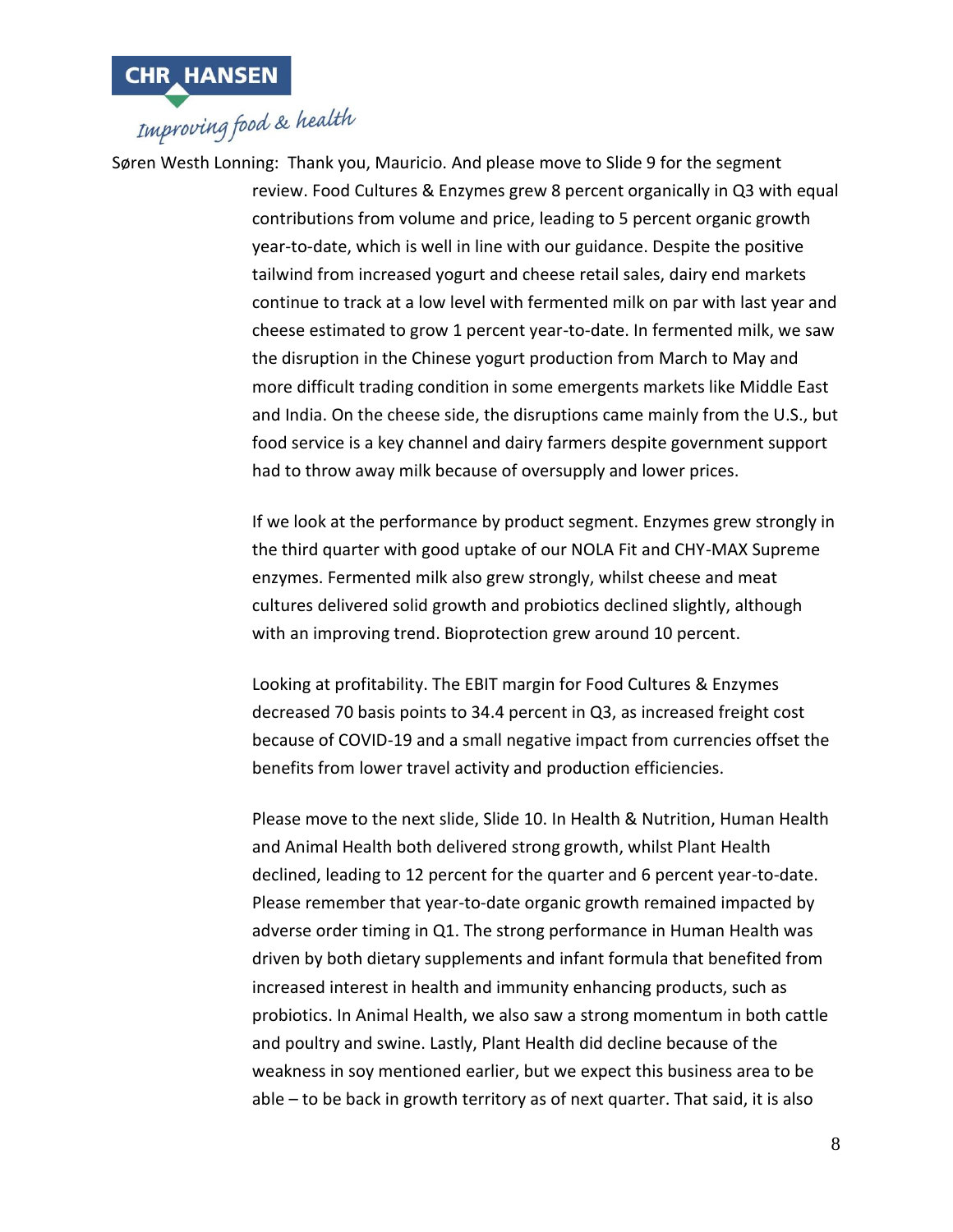

true that we are looking ahead into next year, and there is risk that the global recession and lower oil prices may impact our ability to drive penetration in sugarcane as farmers may decide to postpone replanting.

Looking at profitability for the segment. The EBIT margin was 34.7 percent in Q3, up 3.9 percentage point, driven by cost-management initiatives and savings from COVID-19-related travel restrictions as well as scalability from the strong top line.

Moving on to Natural Colors on the next slide, Slide 11. The division reported 1 percent organic growth in Q3 and flat sales year-to-date, as our Natural Colors business continued to be challenged by low raw material prices for carmine and annatto and also saw a net negative impact from COVID-19, as described by Mauricio earlier.

Regionally, the economic climate in Middle East remained very challenging. That said, excluding the weakness in Middle East and the raw material headwinds, Natural Colors would have grown by 5 percent year-to-date. Across geographies, the key growth driver for our Natural Colors business remain our premium range of coloring foods, which reported very strong growth. Looking at profitability, the division's EBIT margin stood at 14.3 percent in Q3. Benefits from low raw material prices and less travel activities were offset by increased freight cost and adverse currencies.

Let's now look at the group financials on the next slide, Slide 12. Year-todate, group organic growth of 5 percent was mostly driven by volume. Currencies had a negative impact leading to 3 percent euro growth year-todate. If we look at profitability drivers, the gross margin decreased to 55.0 percent, as scalability benefits in Food Cultures & Enzymes and low raw material prices in Natural Colors were more than offset by increased freight cost as a result of COVID-19.

Operating expenses decreased by 50 basis points year-to-date despite continued investment into strategic priorities, driven by cost-management initiatives and lower travel expenses due to COVID-19. Overall, this led to an EBIT margin before special items of 28.4 percent for the year, up 20 basis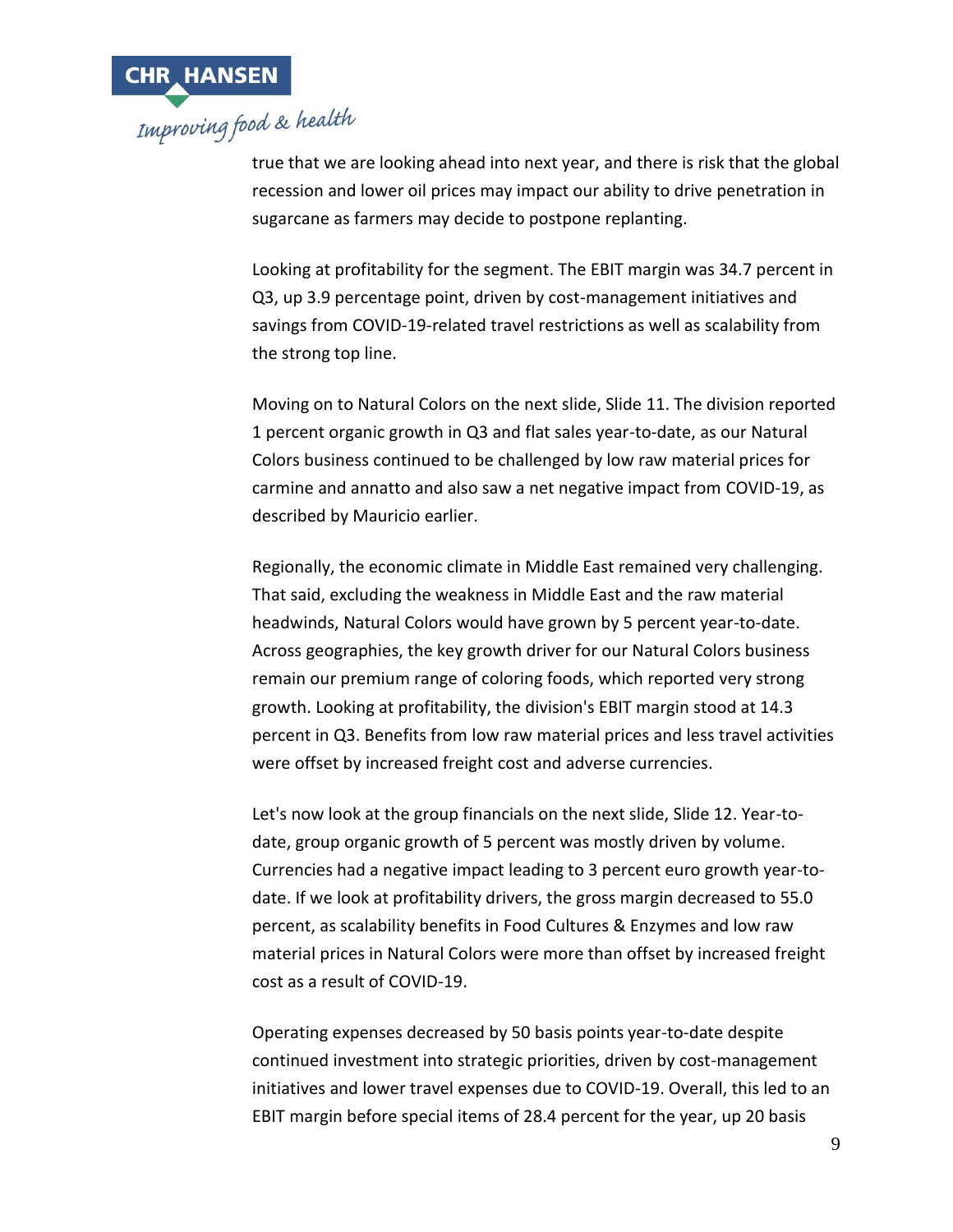

points. Special items of EUR 5 million in total were related to our recent acquisitions and the BacThera JV.

Turning to the cash flow. Free cash flow before acquisitions and special items increased substantially to EUR 147 million year-to-date. The improvement was driven by the positive cash flow from operating activities, which was due to a favorable change in the net working capital, IFRS 16 adjustments, lower taxes and higher operating profit. The change in net working capital is mainly related to timing and does not reflect any changes with regards to how we run our business. Cash flow used for operational investment activities was 9.1 percent of revenue compared to 11.3 percent last year because of phasing of projects and delays related to COVID-19. For the full year, we now expect CapEx to end around the prior year level of EUR 139 million.

With regards to our balance sheet, Chr. Hansen remains in a strong position with a leverage ratio of around 2.1x EBITDA despite the recent acquisition.

With this, I would now like to move on to the guidance on the next slide, Slide 13. Based on the business performance of the first 9 months of our financial year 2019/'20, we maintain our guidance for organic growth and EBIT margin before special items and upgrade our free cash flow guidance, although I have to say, subject to high uncertainty than normal with regards to end market demand because of the COVID-19 pandemic and the global recession that we are entering.

For 2019/'20, expectation to organic growth is maintained at 4 percent to 6 percent. The microbial platform, which is the combination of Food Cultures & Enzymes and Health & Nutrition, is expected to grow mid-single digit. Food Culture & Enzymes is expected to grow significantly above the relatively low end market growth and with a positive impact from euro pricing. Organic growth in Health & Nutrition will primarily be driven by Animal Health as well as Human Health. Natural Colors is still expected to deliver flat-to-slight organic growth due to the continued low raw material prices and COVID-19. The EBIT margin before special items is still expected to be around 29.5 percent, increased utilization of production capacity and lower travel activities will have a positive impact on the margin, which is expected to be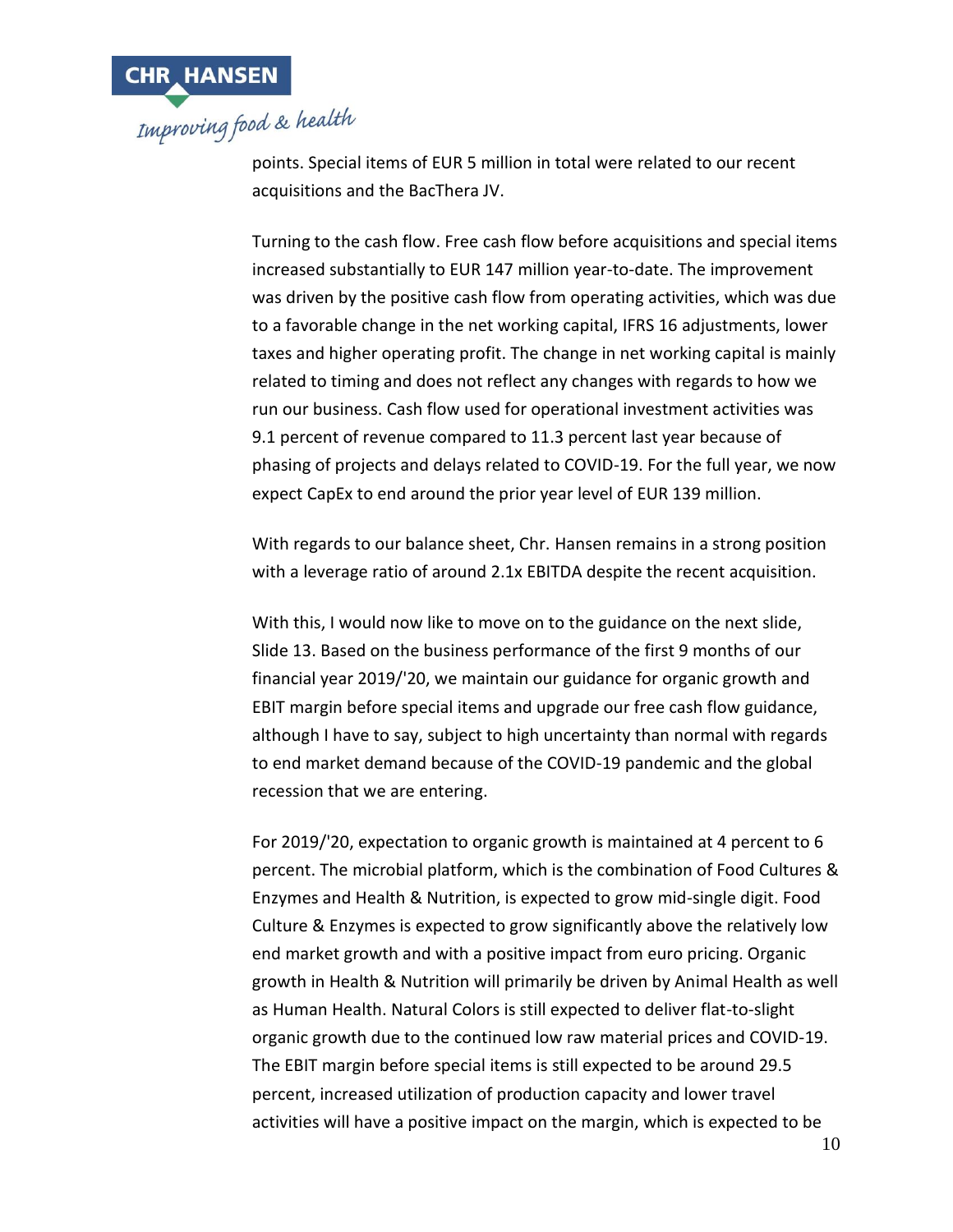

offset by investments in the lighthouse projects as well as higher freight cost due to COVID-19. Acquisitions will have a smaller negative impact on group EBIT margins before special items. Free cash flow before acquisitions and special items is now expected to be around EUR 200 million and to be above EUR 200 million as COVID-19 has delayed CapEx projects, and as a result, cash flow used for operational investment activities is now expected to be lower.

And with this, I would now like to hand back to Mauricio to wrap up.

Mauricio Graber: Thank you, Søren. I am sure you have seen in the company announcement that we have also announced a new date for our Capital Markets Day, where we will present the results of our strategy review process. As we have said in the past, we continue to believe strongly in the opportunities that our microbial platform and fermentation technology offer, and you should not expect any major changes. However, as part of our portfolio review, the Board of Directors, together with the Executive Board, have decided to explore options for the future of our Natural Colors division including a potential sale of the business as it does not share the same microbial platform with the rest of the business. At this point in time, we can unfortunately not provide any further information on this, which I am sure you will understand. That said, we hope to be able to provide an update at the Capital Markets Day in August.

> To wrap up, Chr. Hansen maneuvered very well through the first phase of this global pandemic crisis. And whilst at the moment, countries around the world are slowly opening up again, trying to return to some kind of new normality, it is also clear that the pandemic is not over yet and that we will have to deal with it and its consequences for some time ahead. We delivered a solid Q3 result with a net positive effect from customer safety inventory buildup that we expect to see come down further over the course of the next quarters as global supply chains normalize.

> We maintain our guidance for organic growth and EBIT margin for the year, and we upgrade our cash flow guidance, assuming no major disruptions in our supply chain from COVID-19, but it's also clear that we are heading into a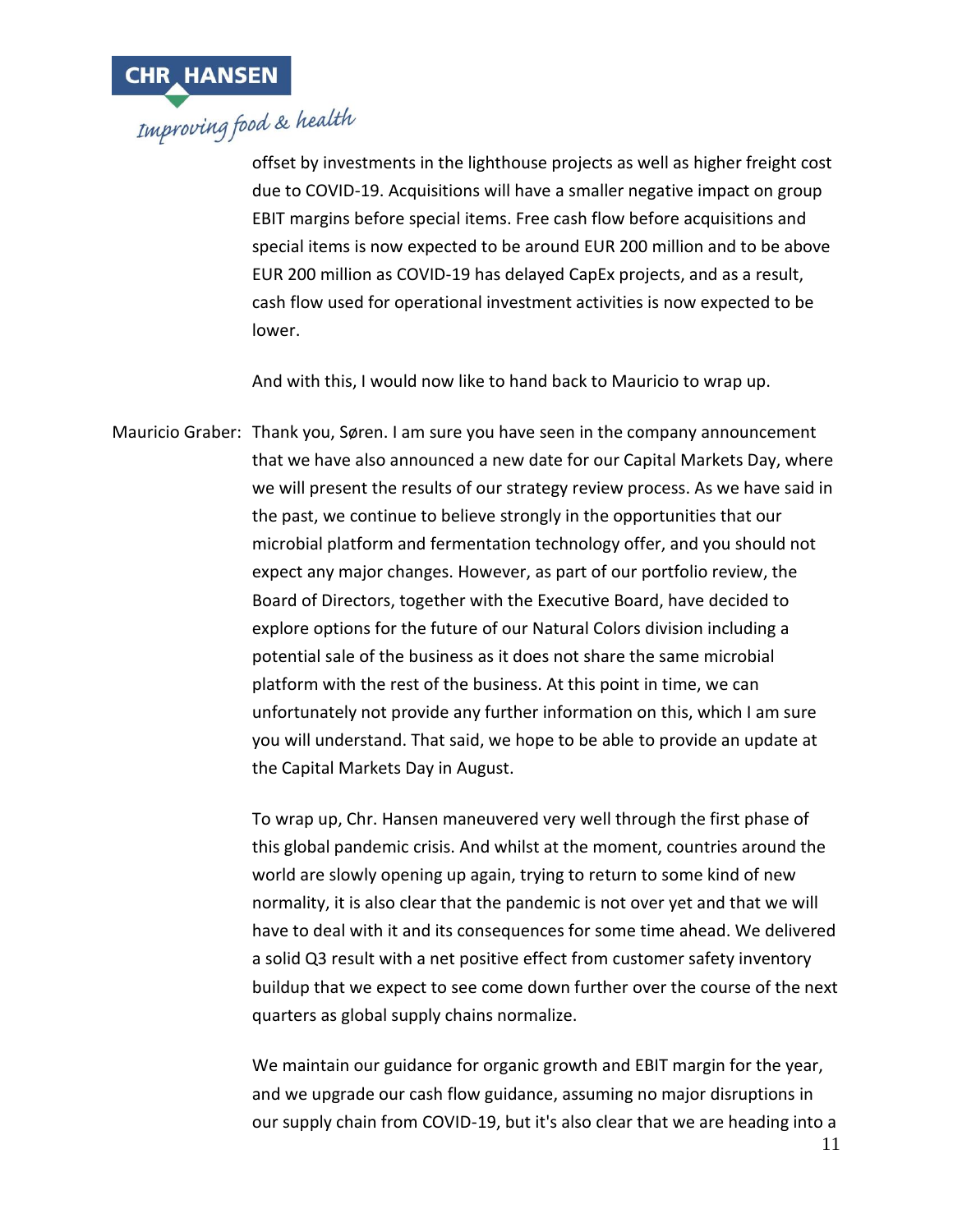

global recession, we will face more challenging trading conditions if consumers are changing spending patterns and customers increasingly come under pressure to save costs. At the same time, we will focus our efforts on capitalizing on the increased awareness and interest in health and well-being and probiotics and our 2 acquisitions with Human Health – within Human Health will help us on this journey.

Lastly, we look very much forward to welcoming you at our Virtual Capital Markets Day on August 24 and 25, and I recommend that you check our Investor Relations website to sign up in advance.

With this, I would like now to open up the call for questions and answers. Thank you.

Operator: Thank you. For the Q&A session, participants are kindly asked to limit themselves to three questions only. As a reminder, if you wish to ask a question, please press "star" "1" on your telephone and wait for your name to be announced. If you wish to cancel your request, please press the "hash" key.

> Your first question comes from the line of Annette Lykke from Handelsbanken.

Annette Lykke: First of all, interesting new strategic initiative to potentially taking your color division up for sale. I know this has been discussed many times, and you have previously said that it could be hard to find a buyer for a company with a ROIC of 19 percent and getting a decent price at the same time. I would like to have some comments on that, please.

> Then on FC&E, with an 8 percent organic growth, I can see that with bioprotection up 10 percent, the rest of the business is only by 2 percent. Maybe you could, in this respect, elaborate a little bit more on how you see the future growth for the non-bio-p activities. Of course, here, I would very much like to have an update on the Chinese yogurt market. How you see this coming? Is production now fully back on track? And how do we see consumer behavior over the next 12, 18 months?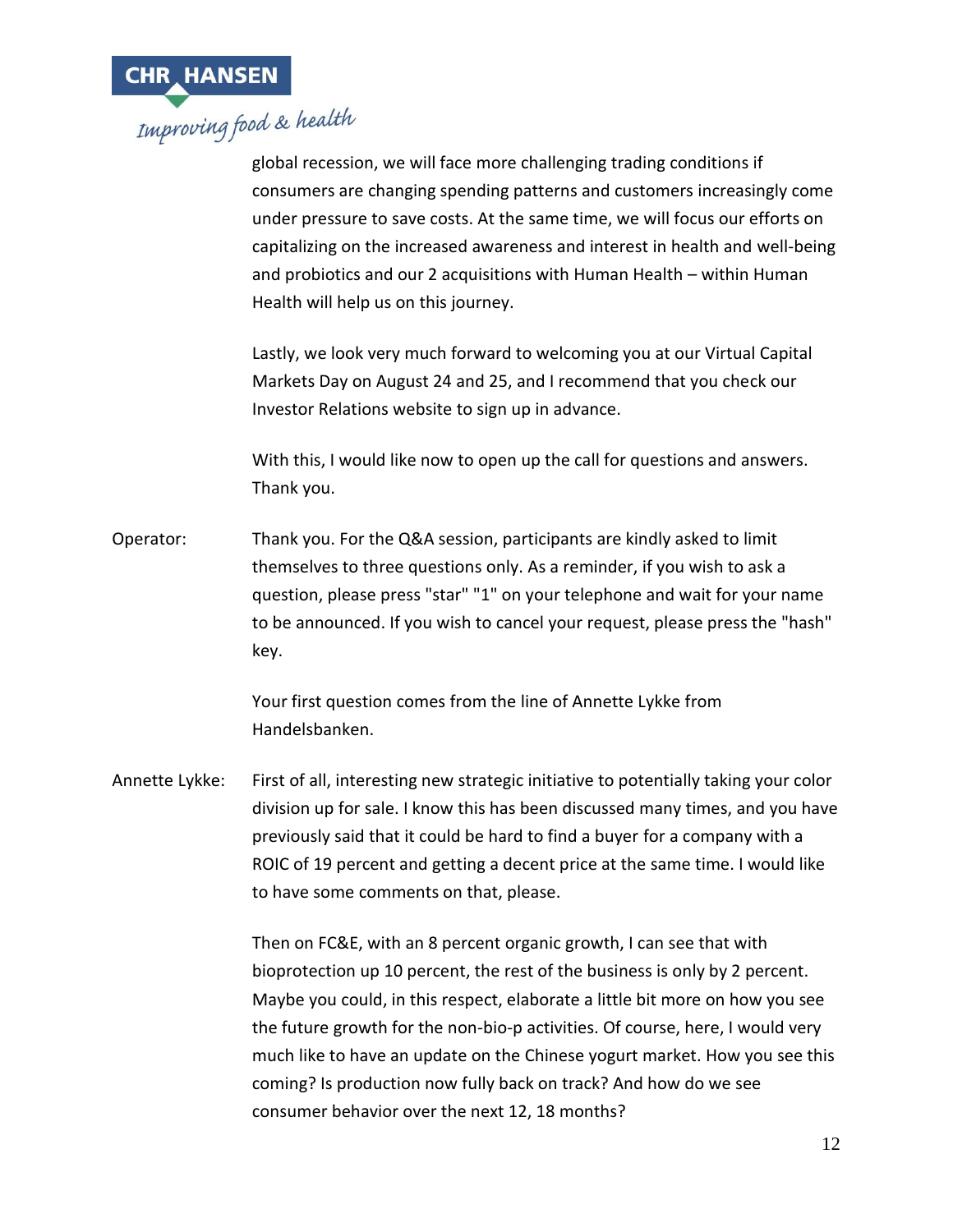

Mauricio Graber: Thank you, Annette, Mauricio here, I'll take it first and pass it on to Søren to complement. So first of all, I just want to say generally, on Natural Colors, what we have announced is that we're putting out the business for strategic review that may lead up to a sell. So it's a broader consideration than selling the business.

> Second on FC&E, to your question. So 8 percent for FC&E, I think, proved the resiliency of the business during COVID. I wasn't sure how you made the calculation of the 10 percent, 2 percent. Remember that bioprotection represents about 7 percent of our business, and it grew at 10 percent. I think 10 percent was good growth given that, as we said, there were limited new trials with customers. So it tells you that there's a sustained momentum in Food Cultures & Enzymes bioprotection initiative.

Lastly, on China, I mean, there's a lot of moving pieces with COVID-19 in China, whether you look at (ambient yogurt, specifically.) But overall, while China is back – is not fully back, (inaudible) come back to a (30) percentage but not fully. Søren, anything you may want to complement on that?

- Søren Westh Lonning: Yes. I think just to clarify, I mean, when you look to the growth outside bioprotection, I think it's very important to clarify that when 7 percent of the business is growing by around 10 percent and the 93 percent, what that is growing, it's pretty close to the overall growth level of 8 percent, maybe in the range of 7 percent to 8 percent, but it's definitely not there too, that I can guarantee.
- Annette Lykke: And any comments on the pricing on the Natural Colors division? You have previously said it can be hard to find a good buyer for a company or a good price for a company with a ROIC of 19 percent?
- Søren Westh Lonning: I honestly don't remember saying that. I think we should not comment on – likely we are just initiating the strategic review. So we don't know what the interest will be, but I actually think that the – when you look to the Natural Colors business, surely, we are happy with it. It's a growth business. It's grown by more than 10 percent organically over the last 10 years. It has a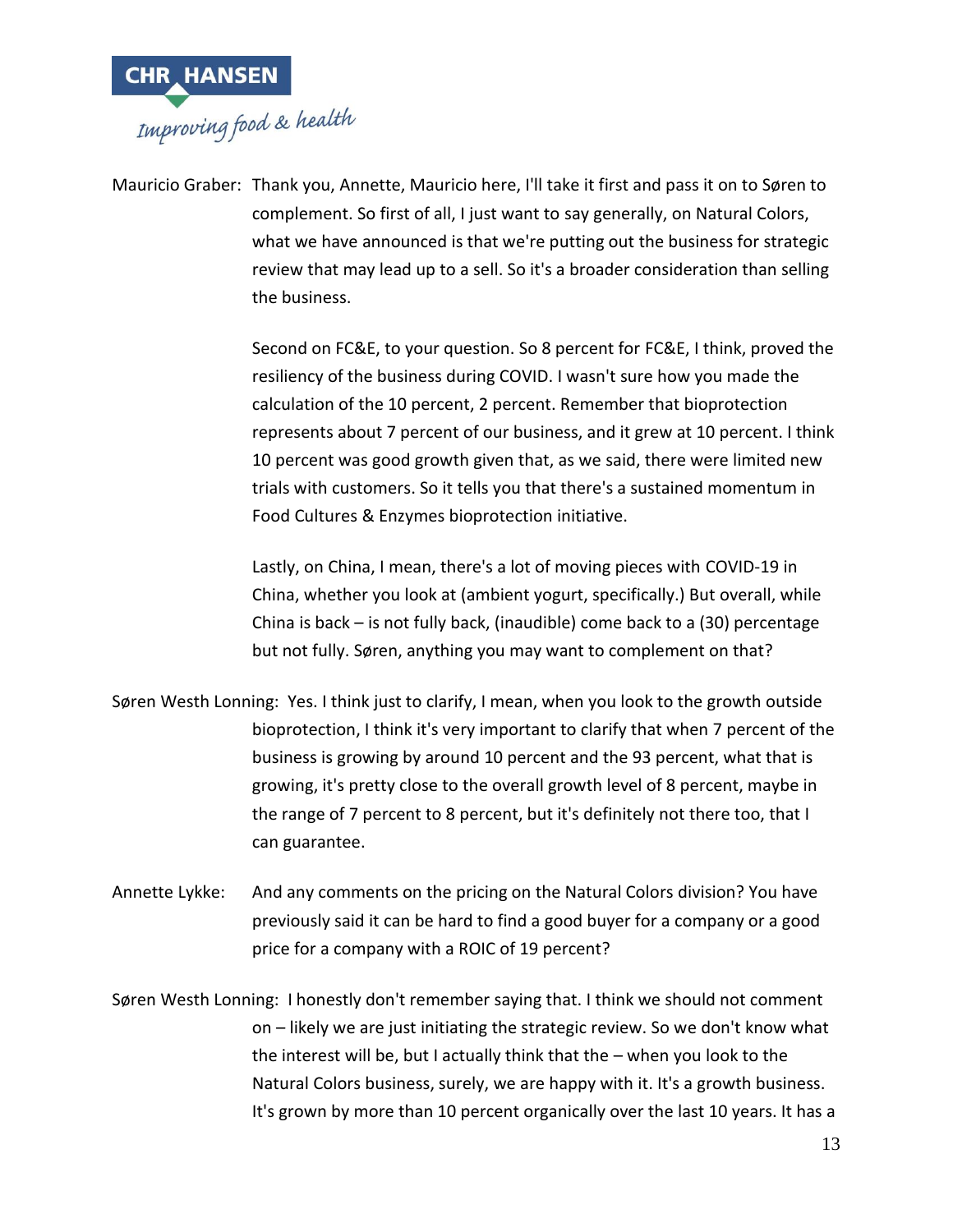

solid margin profile, and it has a ROIC that has been tracking between 20 percent and 25 percent over the last 5 years also. So I think from a profile point of view, I think it will be a quite attractive asset. In addition, it is the global leading Natural Colors business. So if everyone wants a leading play in this field, this is the option. So – but I will not speculate in terms of the interest because, as we said, we are only now starting the strategic review, and it's broader than only selling it.

Mauricio Graber: Yes. And maybe, Annette, just to complement that, I would just close on saying the following. You heard from my words during the presentation the importance for Chr. Hansen on our unique value proposition of the microbial and fermentation technology platform. So while Natural Colors does not sharing that, Natural Colors has a brilliant future. Natural Colors provide the color that ends up being the color identity of many brands, and I think it's a very strategic asset that if we would move to a sell with, for sure, fetch, very good interest from many players.

Operator: Your next question comes from the line of Jonas Guldborg from Danske Bank.

Jonas Guldborg: First, a question on the end market growth. So it's down in yogurt and flat as far as I can see in cheese. Is – the decline in growth rate, is that mostly due to the Chinese yogurt market? Or is it more due to the collapse in the food service industry? If you could put some words of that, that would be my first question.

> Then diving into the organic growth in Food Cultures & Enzymes of 8 percent, whereof 4 percent is pricing. So could you tell us what currencies are driving the euro pricing here? And then also what level to expect for Q4 and for the full financial year?

> And then if you could put some comments on the EBIT improvement in Health & Nutrition. You're improving the margin by around almost 4 percentage points. It's cost management initiatives and then there's travel restrictions, how is the split on these 4 percentage points? And is the cost management initiative part of it? Is that a structural thing? That was my third question.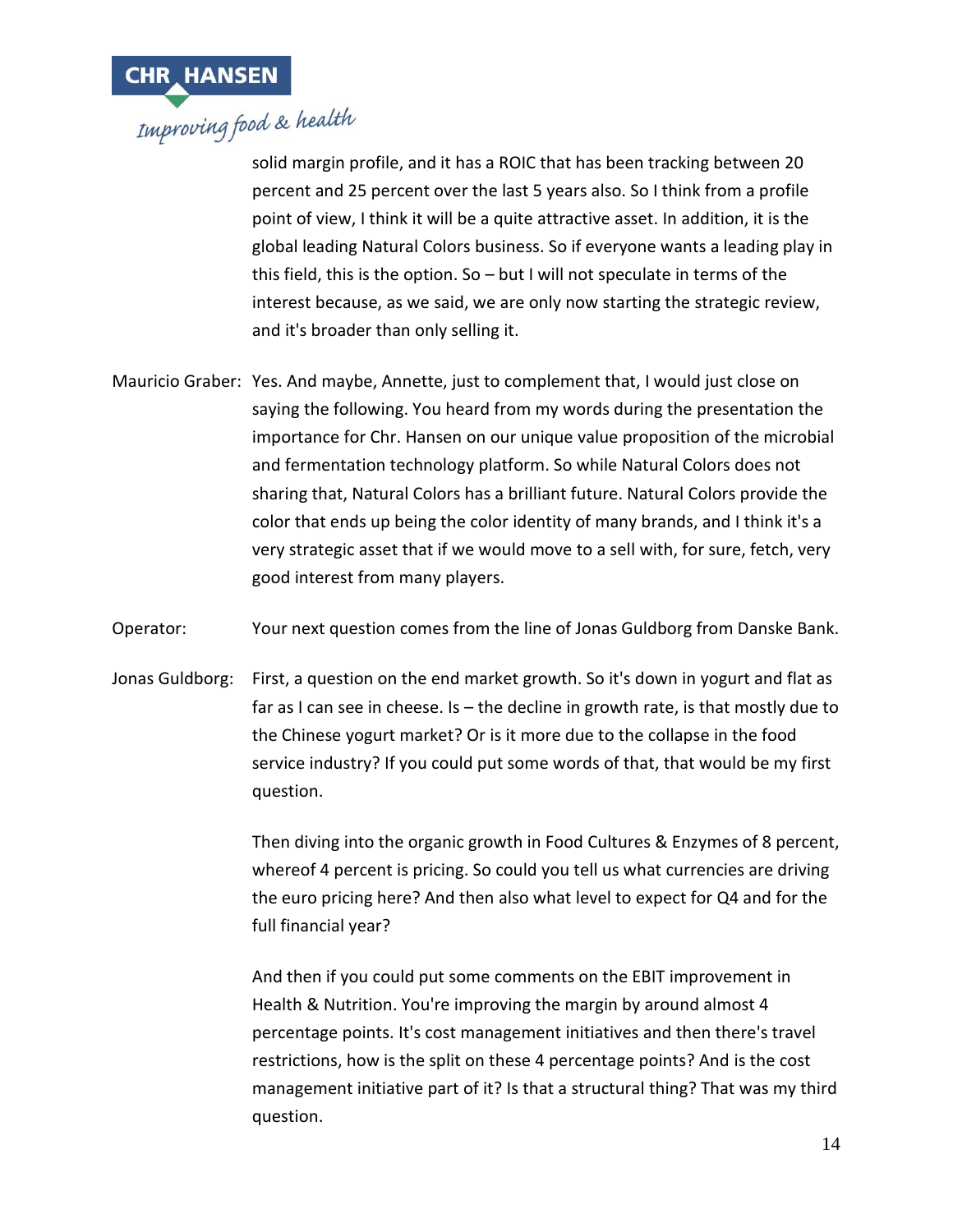

Mauricio Graber: So Jonas, I would say on the end market growth, and I'll ask Søren to complement a little bit. What we have talked to is a low-cyclicality moment on the end market growth. And I think you're right to point out that the 2 negative contributing factor to that remaining at a low-cyclical point has been the dairy dynamics that Søren referred to as well as the U.S. food service and the impact on China. When you look at the EBIT in Health & Nutrition, but in general, I think we mentioned 3 main dynamics. So first, we'll continue to see productivity from our manufacturing capacity and the continuous improvement that we have in managing our yields in production.

> The savings on travel are mainly driven honestly by the COVID restrictions where we had to be a lot more creative about working digitally with customers and there were less number of internal meetings and external meetings that implied travel displacement versus digital connections. And obviously, that was partly offset by freight cost because, as you know, some of the routes, particularly by air freight, were reduced. There was less capacity and slightly higher cost. Having said that, I think our supply chain team did a fantastic job in being able to find mitigating alternatives to reach products on time to our customers. Søren, I'll pass it on to you to comment as well on the currencies and the question around that.

Søren Westh Lonning: Yes. So the key drivers – back to your question regarding the euro price, the key drivers behind the effect relates to the Brazilian real, the Turkish lira, the – there was also an impact from the Russian ruble and a smaller impact from the Argentinian peso. So those were the main contributors of the currencies driving the euro price list effect. And it's likely that we will also see an impact from that when we look in the coming quarters. So that's the comment on that.

> And then I would say on the EBIT margin, maybe just supplementing on the EBIT margin in Health & Nutrition. Obviously, when you are in a situation where you grow by 12 percent on the top line and your – despite investments into the business, your cost is close to  $-$  on par with last year when it comes to SG&A and R&D, et cetera because of lower travel and some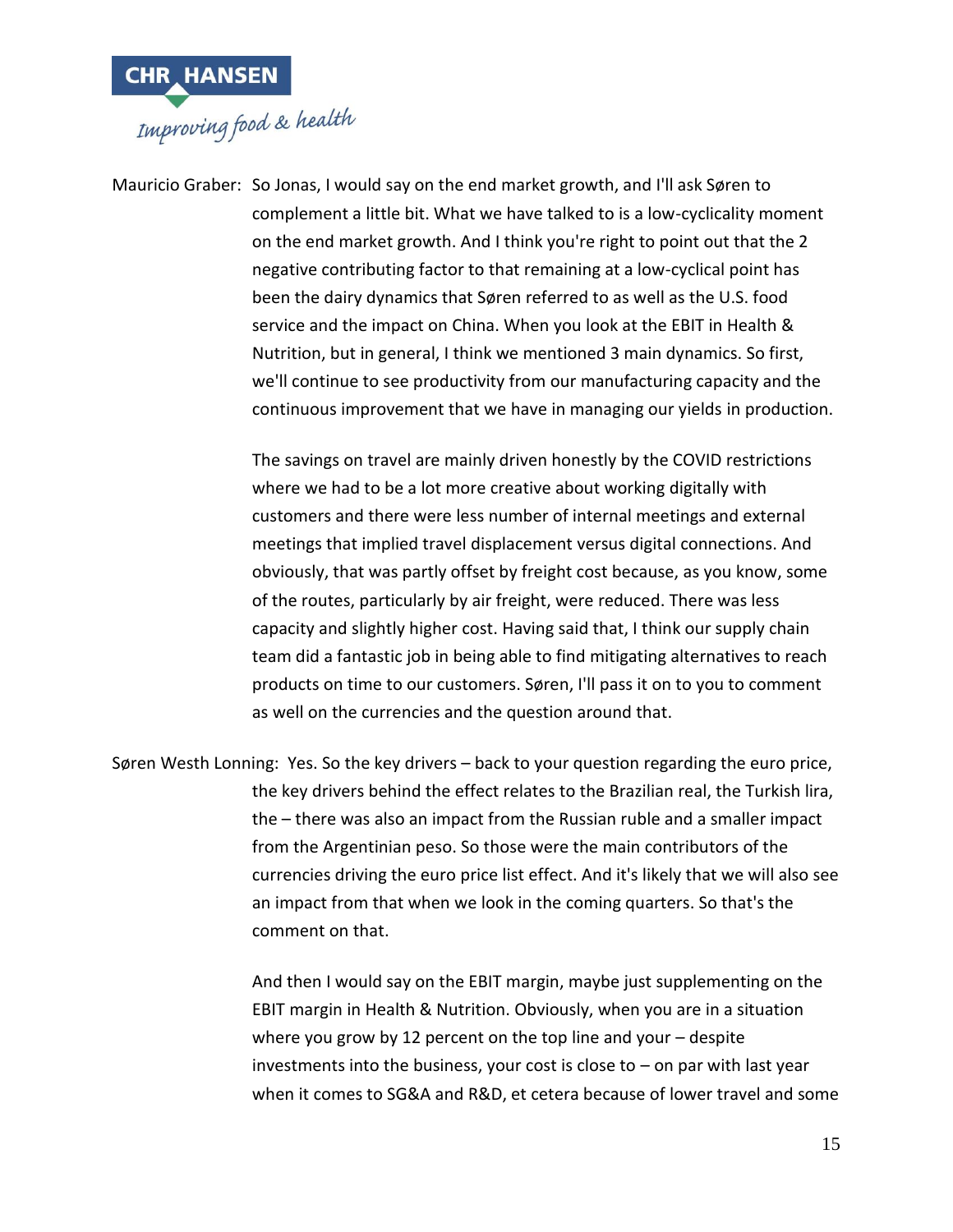

postponements in further investments. Then, of course, it gives a solid scalability, so very much driven by these factors.

And then you can just note that when it comes to the freight cost, Health & Nutrition is the area that have the lowest freight cost per top line relative to the other businesses, where Natural Colors weighed more per unit sold and Food Culture & Enzymes are more that are transported at very low temperatures, which is a more costly transport also. So just (inaudible) also here that when we talk about the freight impact, it's less in Health & Nutrition and more on the 2 other businesses.

- Jonas Guldborg: OK. That was very helpful. Just on the getting back on the pricing and the impact going forward. Should we understand that as we should also expect a 4 percent-ish kind of impact in the coming quarters?
- Mauricio Graber: I would be a little bit mindful of giving a specific guidance on this because, as you know, the currency rates are developing every day. And in particular, during this COVID-19, there has been some volatility. But it's fair to assume that there would be a material positive impact also in our Q4.
- Operator: Your next question comes from the line of Lars Topholm from Carnegie.
- Lars Topholm: Congrats with another good quarter. I have 3 questions. The first one goes to infant formula and the growth you're seeing there. I wonder if you can comment a bit on how much is underlying volume growth in that market and how much of your growth comes from increased penetration. And of course, if you can comment how big a proportion of your sales it is, that would be nice?

Second question goes to BacThera, where you're now ramping up cost. I wonder if you can give some guidance as to how long that cost ramp-up will continue and to what level and when we can expect to see the first China revenue.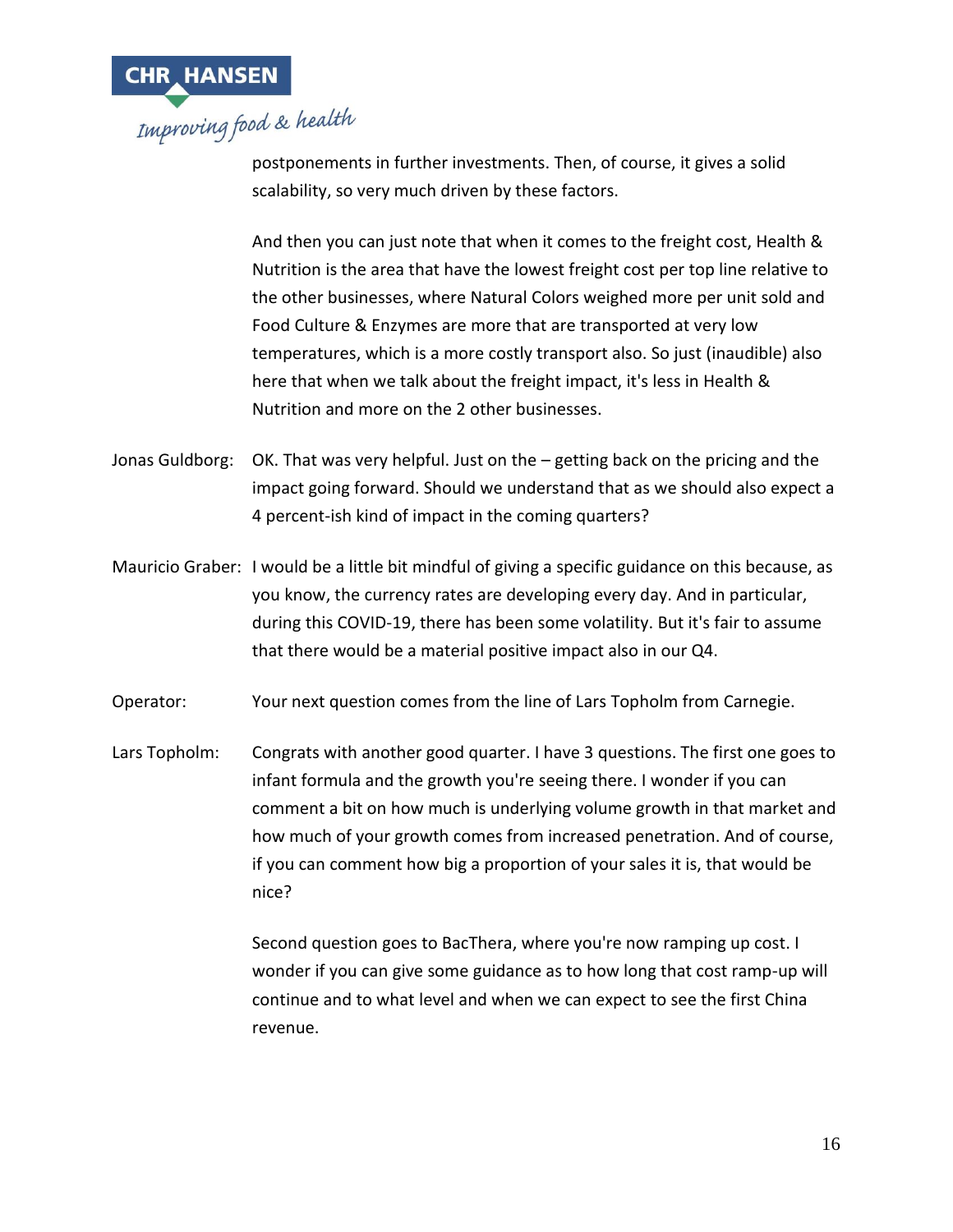

And then finally, on CHY-MAX Supreme, if you can put some comments on what the penetration is within your own cheese customer base? And what do you think that penetration can potentially go up to?

Mauricio Graber: Thank you, Lars. On infant formula, a lot of our growth really comes from the penetration of probiotics into infant formula. And what you have to take into consideration of that is the continuous movement towards premiumization in infant formula that benefits the growth of the category in probiotics.

> Moving on to BacThera. I would say, remember that what we said in BacThera is that the focus was to have our GMP capabilities completed by the end of this calendar year. We are focusing on that. We have announced that we have signed some of the first customer agreements, which is encouraging and COVID-19 is also having an impact on BacThera in their ability to do some trials, et cetera. So I think we will see next year as we have our GMP capabilities ready. The dual impact on BacThera, on the positive side, there's never been more interest around live biotherapeutics and the interest of BacThera as the unique value proposition of having the end-toend supply chain. On the other side, it's a more difficult time for start-ups and tests and trials, so a positive and a negative there.

> And finally, on CHY-MAX Supreme. CHY-MAX Supreme continues to do very well in the market. It's one of the examples of projects where we continue to win with customers based on the strong proposition that it has on driving productivity yields for cheesemakers and replacing other technologies that penetrate on that. Søren, I pass it on to give more specific on some of the questions.

Søren Westh Lonning: Yes. So if we take maybe – a few additional comments on the infant formula, we see the underlying market growing with – from the statistics that we can see around 2 percent to 3 percent globally on the infant formula markets. And now I'm not talking Q3 specifically, but more structurally, that's the level we have seen. And we have indicated that with – in our business, where we're selling probiotics and tapping into the premiumization effect, that we're expecting that to grow faster than the overall growth in Human Health. So it's indicating something that is close to a  $-$  getting close to a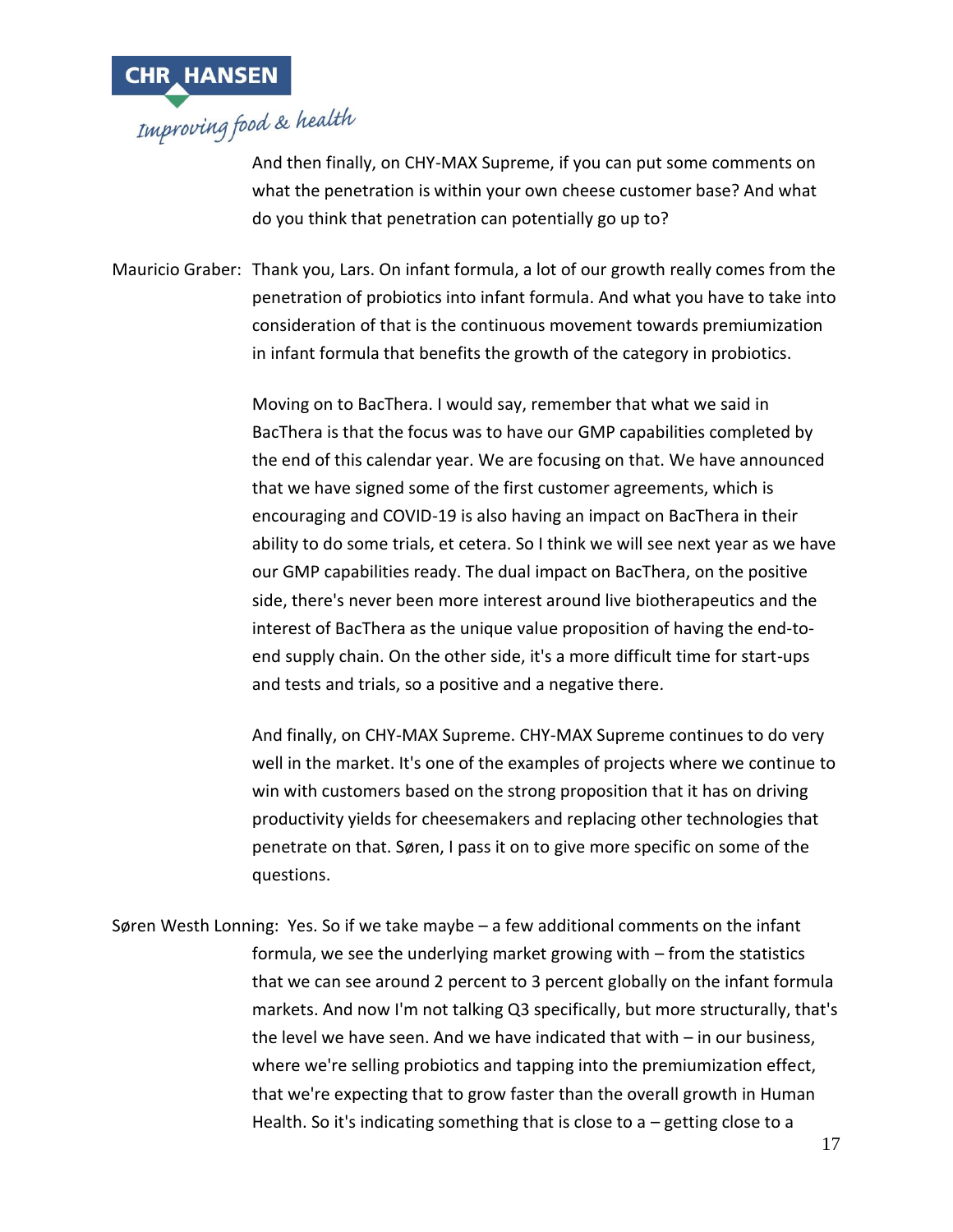

double-digit level. So it's a pretty significant effect from higher penetration and premiumization that this category is experiencing.

In terms of the BacThera, I want to emphasize also that we have previously communicated that we expect to be breakeven within a 3- to 4-year horizon and that's still the plan. Obviously, the COVID-19 and the full effect of that, we are still evaluating. But as such, we are still committed to that. So there will be some cost ramp-up. There will be some – also some CapEx spend to be ready, but we also expect revenue to follow and bring us into a neutral territory within a 3- to 4-year horizon from the start of the JV. And then maybe just on the penetration, I would add that it's a relatively low penetration that we are still seeing on this. So there's still ample of room to further penetrate with our CHY-MAX Supreme, and we are most advanced actually in Latin America in terms of the penetration, and there's ample room to grow still in LATAM, but especially also in other regions.

- Operator: Your next question comes from the line of Heidi Vesterinen from BNP Paribas.
- Heidi Vesterinen: So a couple of questions, please. First, on the inventory reduction that you talked about, which you saw in the end of Q3. Can you clarify if you said that is now done? Or has that continued into Q4? And what sort of products in regions are you seeing the (inaudible)?

Second question, you talked about some slow progress with your commercial pipeline. Did you already see a financial impact of that in your Q3 numbers? Or was it too early? So is this more to come?

And then lastly, we saw that pricing was down in Health & Nutrition. Could you talk about what drove that, please?

Mauricio Graber: So, Heidi, to your question on inventory. I think what we said during the call is that we saw a spike in March and the beginning of April from both consumer pantry loading and customer safety stocks that, to a large extent, normalized in the second part of the quarter. My overall view, and I want sort of people on the call to listen to this carefully is, I think, for decades, the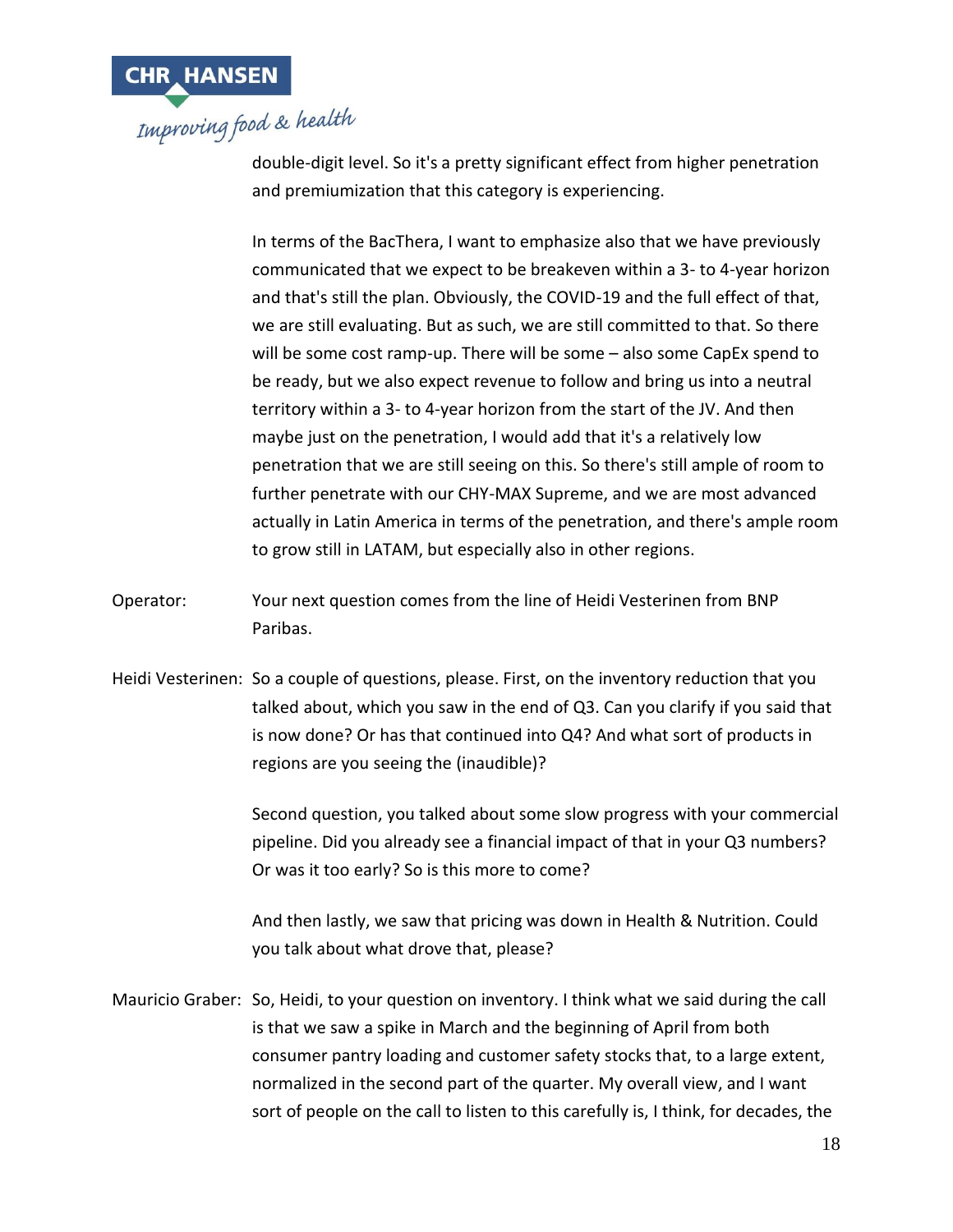

focus on the supply chain of food ingredients and food had all been about productivity and cost, productivity and cost. Then came COVID-19 and the mentality shift to reliability and business continuity. I don't think that focus is going to go away. We are not out of the challenging conditions of COVID. So I don't expect that the industry will operate with lower safety stocks anytime soon during Q4 or so. I think it will take many quarters for this situation to, let's say, destock, if you're talking about destocking. What we have mentioned is that it has normalized to the normal patterns after the inventory buildup.

Søren Westh Lonning: When it comes to the – to address your other questions in terms of your commercial pipeline, I would say that we've had a solid performance in Q3 on the commercial pipeline. But bear in mind that, that is also the project that was most advanced in the states or more in a negotiation, finalization. And we have been able to progress also virtually on that part. So you can say we are still assessing how the projects that are less advanced and requires more trials and more physical attendance with customers, how that is going. And we are working on how we can cope with that in the best manner possible.

> So I wouldn't – we have not seen that effect yet. That's to answer that question directly. I expect there could be a smaller effect in Q4, but it's more something we will monitor in the coming months, how we progress also maturing these. But clearly, there has been, in some – in addition to what we're able to do, there are some customers who said, now it's not the time to do – to roll in new innovative solutions. We will wait a bit and focus right now just on business continuity and supplying. So that's a little early. We haven't seen effect in Q3. We expect to see some sort of effect in Q4 and next year, but it's very difficult to assess the size. And I would say, I take some comfort in the way that we've been able to handle and progress in the Q3 also.

> On the pricing in Health & Nutrition, I would say this is an adjustment related to, you can say, the strategic key account segments, where we have some customers that have just grown very in size and are committing to taking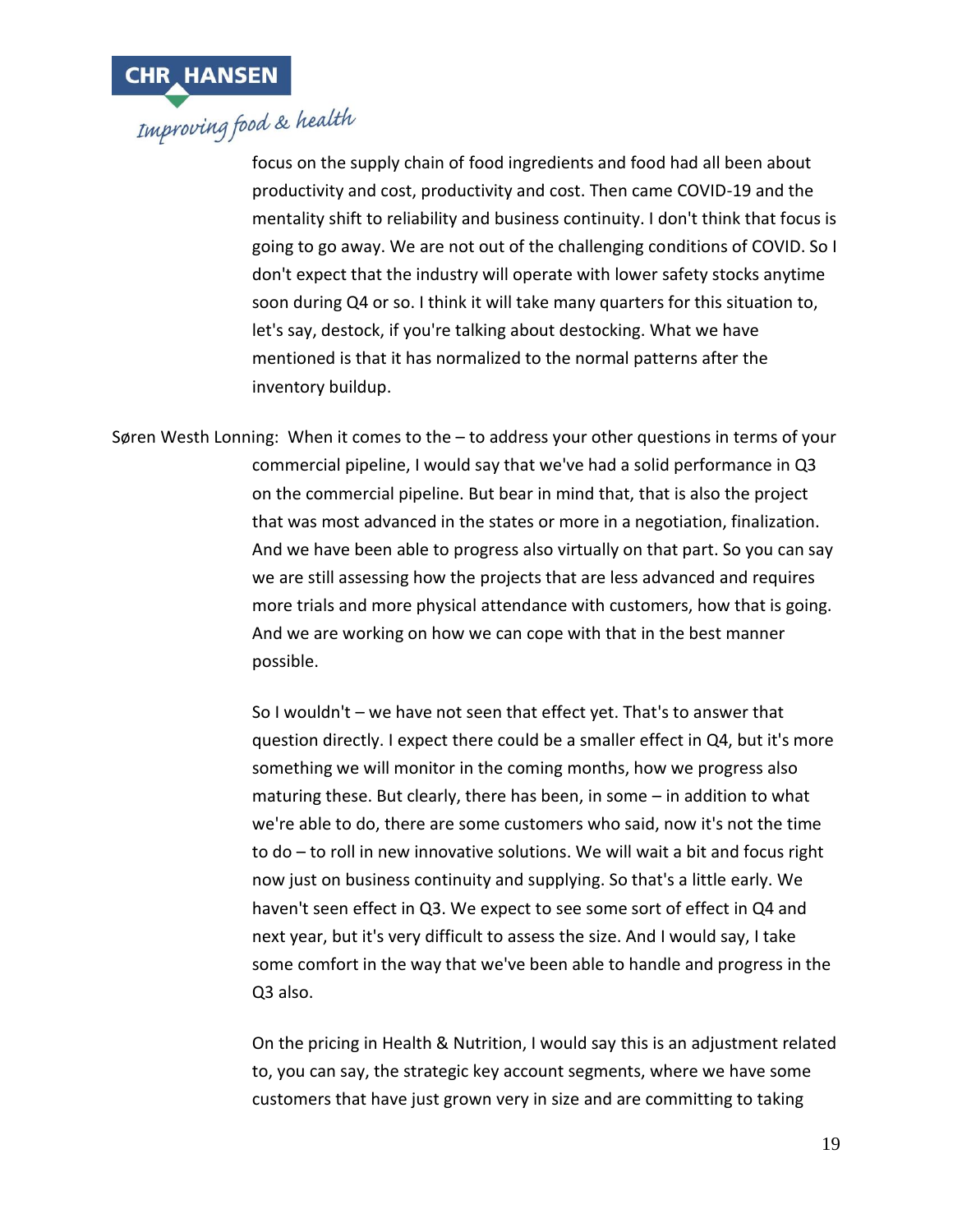

more volumes. And hence, we are making some smaller adjustments to price in that context. There's no structural changes in the industry dynamic in terms of pricing behavior from competitors or that thing. So it's more of a, you can say, a normal adjustment. Traditionally, Health & Nutrition has been quite steady on price around 0 net-net. And right now, it's – I think it's minus 1 in the quarter. And so it's still relatively close to what we would normally report in this.

Operator: Your next question comes from the line of Søren Samsøe from SEB.

Søren Samsøe: Just a couple of questions from my side. First of all, just if you can help me sort of explain how you think about your guidance, you're maintaining your 4 percent to 6 percent organic growth guidance for the full year. However, if you take the midpoint of that, that would imply around – organic growth around 7 percent in Q4, i.e., the same level as in Q3. However, your comp is around 6 percentage points easier. Why this sort of cautiousness on Q4 given that a lot of markets are coming back in June, July from – August from COVID-19, Asia, Europe, et cetera? That's the first question.

> The second question is on the gross margin, which is down 170 bps in Q3. And if you can quantify or sort of give a bridge of what causes this? I mean, how much is coming from higher freight costs? How much is currency, et cetera?

Mauricio Graber: Thank you, Søren. So I'll comment on the guidance and pass it on to Søren for the margin question. I think it's quite sort of simple from my perspective, we maintain the guidance. If you look at Q3, we delivered 7 percent growth. When you look year-to-date, we're at 5 percent sort of in the middle of the guidance. I think you are right to point out that there may be upsides, there may also be downsides. And I think what COVID has proven is that there's a lot of volatility. It has really created a dichotomy on creating some opportunities, but also creating some risk. So I think our best assessment as management is that the 4 percent to 6 percent remain at the right range for us to deliver during the full year, so it's our best assessment as management to maintain the guidance.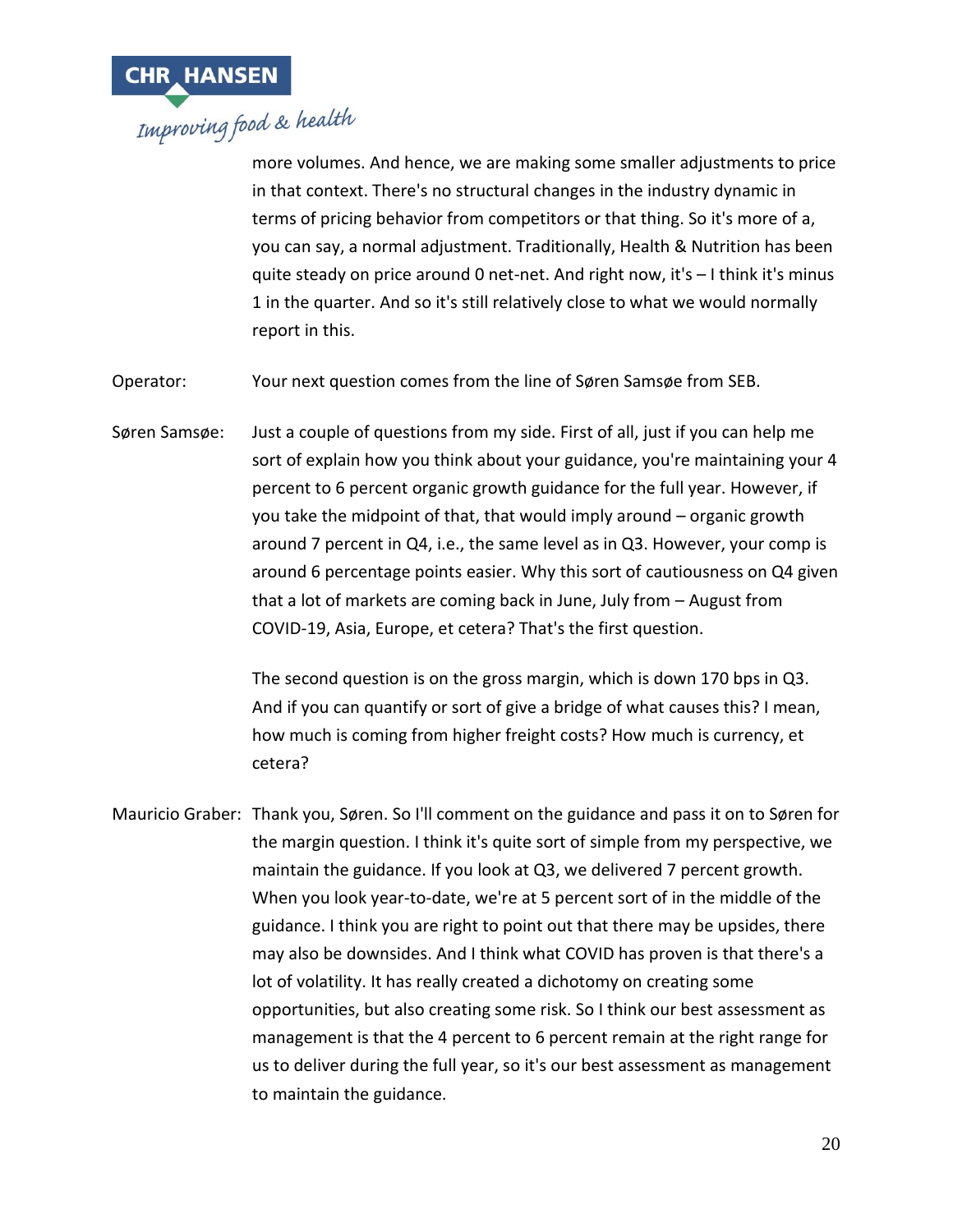

Søren Westh Lonning: Yes. And in terms of your question regarding the gross margin, the freight cost is, by far, the largest driver of the decline. Bear in mind that we do transport products by air, and that's where the challenge has been to – due to our rather consolidated production facility setup. And we have seen air rates in certain lanes go up to 5x higher than normal rates. On average, it's clearly lower than that, but it has been a quite significant spike in air freight rates, and that has had a material impact on our gross margin in this quarter.

> We do expect that we have seen a start to moving in a more normalized way. But it's still – we're still operating at higher price levels, and we expect that to continue for a while. But that goes a bit hand-in-hand with the travel upside that we have in our operating expenses because the reason for why the freight rates are high is that there are very few commercial airlines flying relative to what you normally saw. And that's because we are traveling less also in many other ways. So there's – you can say there is sort of a hedge somehow, you can say, almost, say, between the 2 lines. So it's more moving cost between lines than it's overall, having a very material impact in our Q3 on a net basis.

- Mauricio Graber: And I think, Søren, it's also fair to say that once COVID hit and securing business continuity was the top priority with very limited availability on some freight routes, things have to somehow normalize, and now there's better time to plan to explore options to ensure that this can be mitigated. So I don't – I would expect this incremental cost in freight to be mitigated over time.
- Søren Samsøe: OK. But do you still feel that you have the same kind of operational scalability now that you actually have pretty good growth? You still see the underlying scalability benefits of this in your production? Or has that sort of tailed off now that you have become bigger, you can say?
- Mauricio Graber: We continue to see very good scalability in our production. And I think that journey is far from over. I think we continue to see productivity from scale and productivity from the way that we can run fermentation.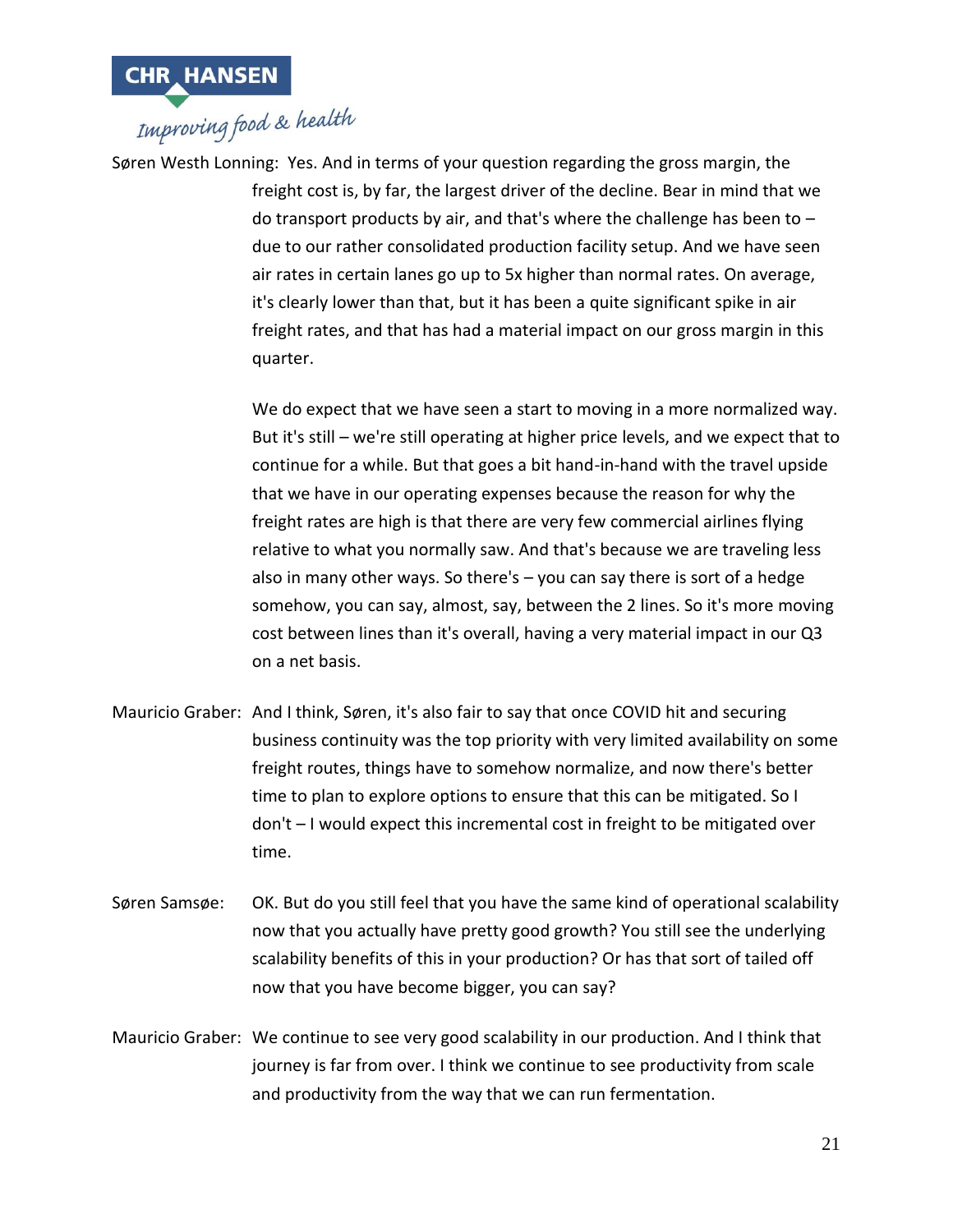

Søren Westh Lonning: Yes. And I would be – I would caution not to over interpret. One – the performance in 1 quarter on this dimension to conclude on that journey because there are many things that can influence with cost in freight. There can be other things influencing at a given quarter. But we are definitely on a journey where production costs in our microbial platform is growing at a lower level than our overall sales level is.

Operator: Your next question comes from the line of James Targett from Berenberg.

- James Targett: Two questions. Just mostly clarifications or sort of follow-ups from previous ones. Firstly, on the kind of the question on destocks or safety stocks. Am I right in thinking that you're saying you're not expecting a headwind from destocking over the coming quarters or the quarter, but rather, there's no further tailwind? I just wanted to check that's what you were trying to say. And then secondly, on the commercial pipeline, you mentioned 3 things, which were making you cautious, so inability to run trials, delays to new product registrations and also cost reduction from your customers. Of those 3, which are do you think are the most material and kind of the main reason for your caution?
- Mauricio Graber: Yes. Sort of on the safety stocks, I think what I tried to mention is that I think it will be a cautious and slow movement to reduce safety stocks as the situation normalizes. But once we look at the situation that's taking place, North America, Latin America, the COVID-19 impacts are far from over. And overall, on the commercial pipeline, James, I think it's difficult to quantify each one of them. Because as I said, there's a lot of dichotomies in this COVID-19 impact. On one side, there is more challenges to drive some of the trial with customers. On the other side, there are some customers that are really eager to get to the next generation of immunity probiotic use, et cetera. But our cautious, I think, it's an overall cautiousness about the ability to execute an end-to-end commercial pipeline in close collaboration with our customers. That's our model.
- Søren Westh Lonning: Yes. And maybe I add that it will also vary from business segment to business segment. So in Food Cultures & Enzymes, the trial component may be more important than in – when we look to Natural Colors, whereas here,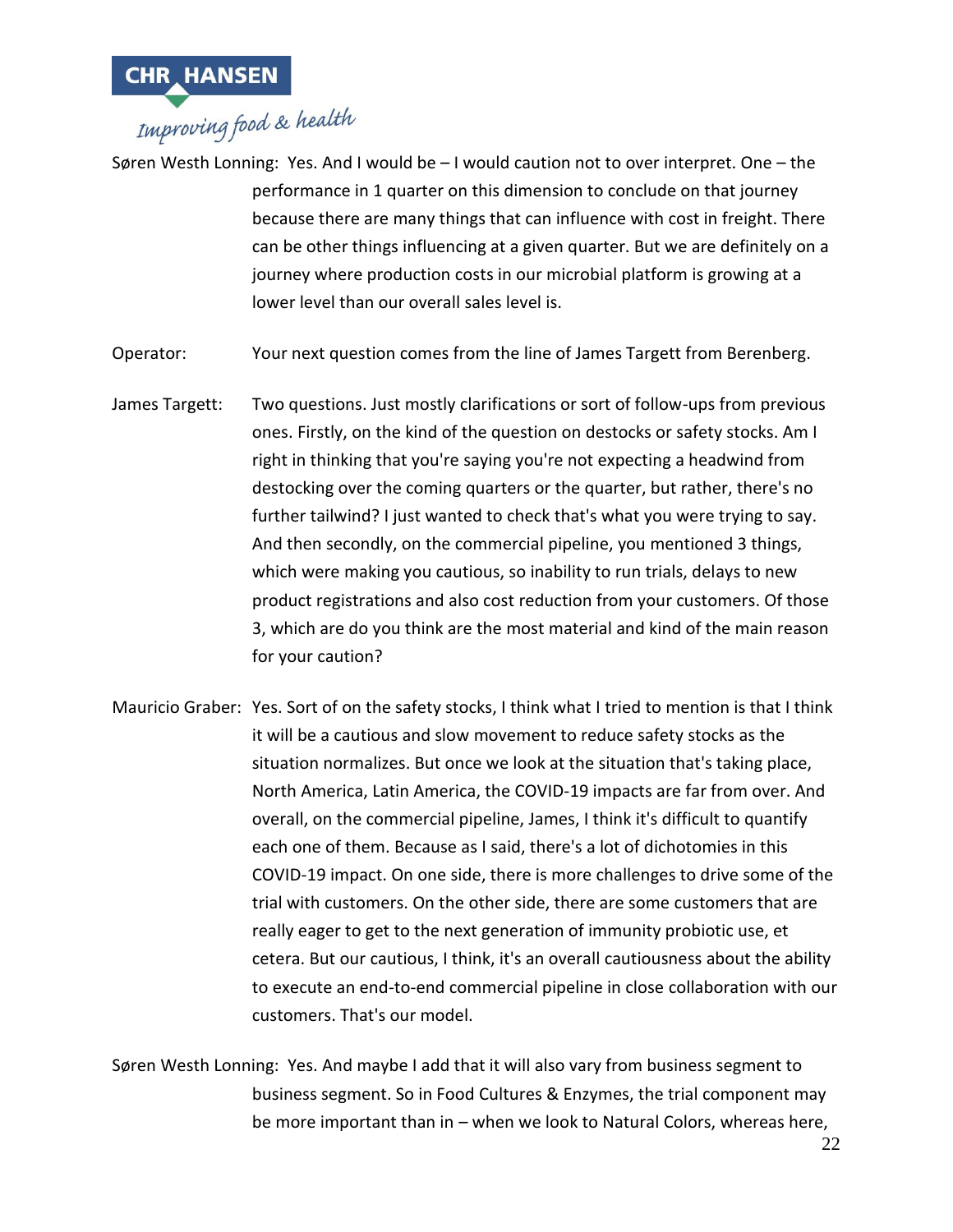

there might be more decisions by our customers to postpone some projects, et cetera. So it will vary also by business area, James.

Operator: Your next question comes from the line of Casper Blom from ABG.

Casper Blom: First of all, I'm sorry to keep more questions in these areas. But rather than sort of speculating whether or not there will be a destocking, could you maybe say how much the pantry loading and safety stock has helped here in the quarter? And secondly, when it comes to these challenges in coming out and meeting with clients going into the lab with them, could you give some comments on how much those activities would in a normal year have added to growth in the following year?

> And then some other subjects. Thinking a bit ahead with the recent acquisitions you've done and assuming that Natural Colors would not be part of Chr. Hansen in the future, how should we think about your investment needs, CapEx to sales in such a scenario?

> And finally, I think, Mauricio, you mentioned that a global recession might be looming a couple of times. Do you have any tools that you can offer to clients in terms of mitigating that? Any interesting new products that could sort of be helpful for the customer in such a situation?

Søren Westh Lonning: OK. I will try to address some of your questions, and then maybe Mauricio will join in. I would say regarding the CapEx to sales ratio, let me start there. We don't – we're not speculating at this point Natural Colors part of our business, and we are not speculating in potential changes. If that should materialize, then we will update the market on what to expect. So I can't really comment on that part. If you look to the commercial pipeline impact in a year, it will also vary from business area to business area.

> I mean, if you look to Food Cultures & Enzymes, this is where you can say the largest relative component of the – probably the commercial pipeline is playing in, in the sense that market growth right now to the tune of flat to small growth, and we are still growing by 8 percent and 4 percent volume. And the – you can say, the difference between the end market growth and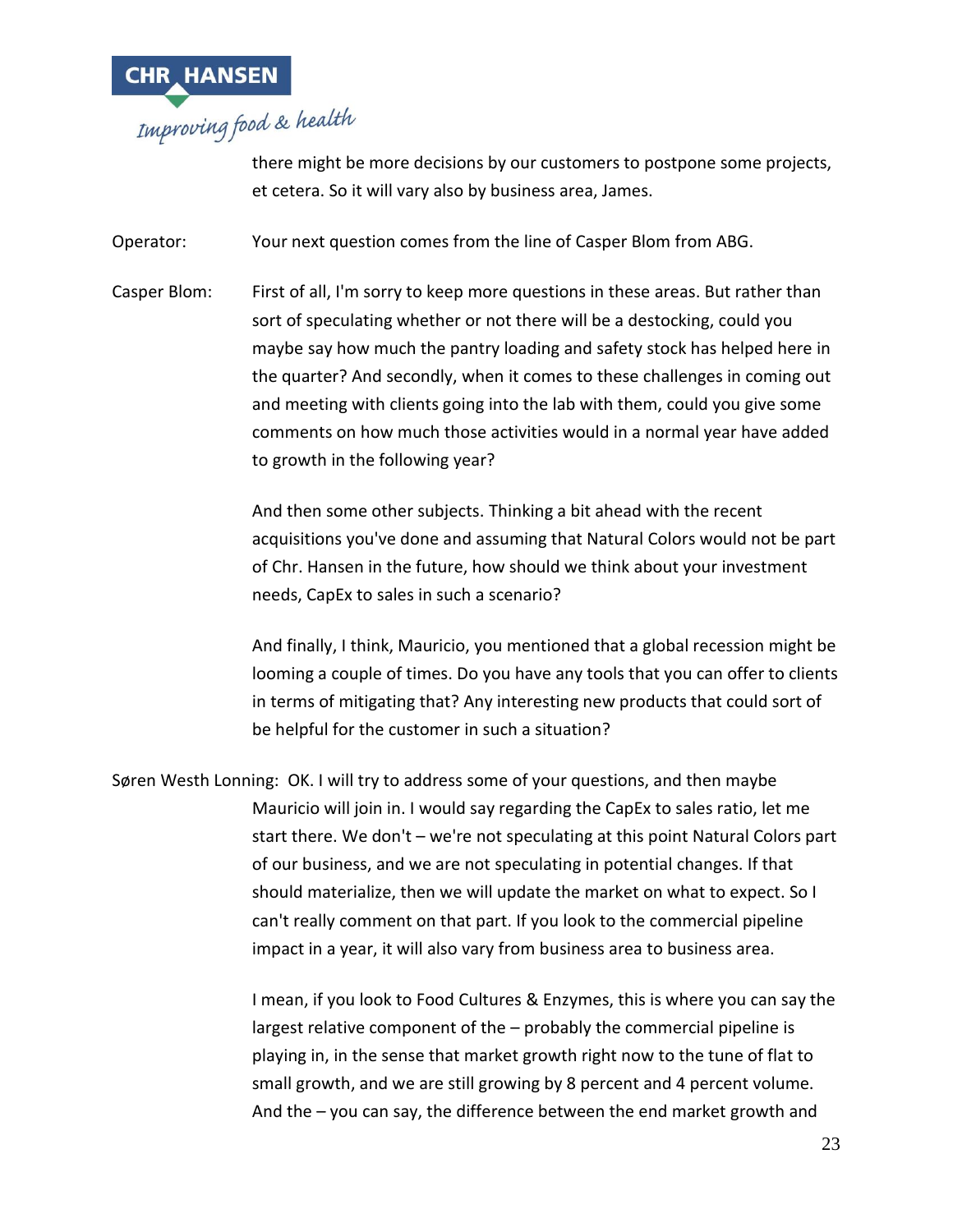

the volume growth, that's an indication of how much the commercial pipeline is contributing, bringing innovation to our customers, et cetera. But that will vary business area by business area. But it's a very important driver overall. It's not something that is standing still. I think that's important to say we are making progress, but there can be some delays.

When it comes to the stock build in Q3, your first point, I think the comment I would make here is that it's – there is a sum of positives and negatives. I would say the – when we – from the COVID-19, if we add it up, we are more – we are closer to 1 than we are 2 or 3 in terms of positive effects, but it's very difficult to put an exact number on it because we don't have full transparency into our customers' inventory positions and also consumer pantry loading, et cetera. So – but that will give you some sort of indication.

And then I'm sorry, the fourth question, maybe I could ask you to repeat that.

Mauricio Graber: I will take this, great in connection to the recession. So just completing a little bit what Søren said, indeed, we – there's so many in and outs on COVID-19, and I tried to mention that during the call, how it affects each business and each business within the region differently. So if you ask to quantify, it's difficult, but we would say probably a net positive around the 1 percent that Søren mentioned. To your question on the recession, I think I want to set the right tone for the call. We reported what we think is a strong quarter, and we want to be humble and cautious that we're reporting this in the middle of a very, very challenging global environment.

> You have a lot of people that are out of jobs. You have a concern by consumers on what lies ahead in the future and that recessionary environment, we just need to be conscious about that. Having said that, our business has proved to be quite recession-proof. I think, for sure, in a recession environment, consumers will spend less on durable goods, less probably on travel and dining out, but groceries will maintain a strong resiliency. And our product portfolio has a lot of technologies that help customers do more with less, drive productivity, CHY-MAX Supreme, convert more of the milk into cheese and fresh dairy, use probiotic as a way to drive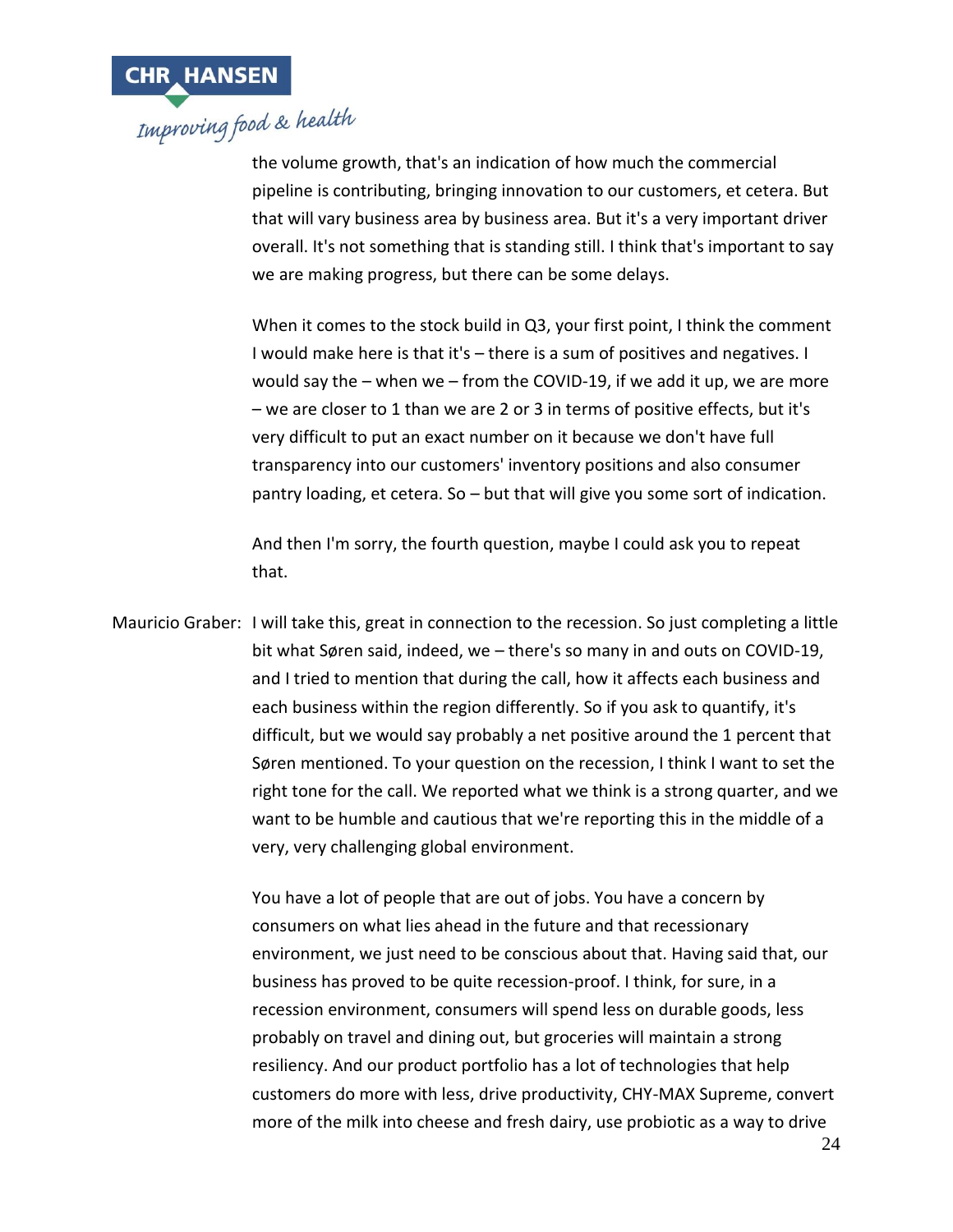

immunity. So I think we have strong tools to continue to drive our own growth destiny even within flagging a more challenging recessionary environment.

Operator: Your next question comes from the line of Arthur Reeves from Barclays.

- Arthur Reeves: My question is really around midterm guidance. I think in January, you said you've got mid-term guidance of 5 percent to 9 percent. And that was based on market growth in Food Cultures & Enzymes of 2 percent. Given everything you've said on the call today, do you think that 5 percent to 9 percent is still realistic given that market growth in Food Cultures & Enzymes is certainly not 2 percent and difficult to see how it's going to increase? And all the points you've made about bioprotection not growing as strongly as it would, Plant Health being potentially affected by the recession, Animal Health being potentially affected by lower commodity income for farmers and the issues around the pipeline, the commercial pipeline that you've been very clear about. Is that 5 percent to 9 percent realistic still?
- Søren Westh Lonning: Well, it's a good question. I think we have in our communication here said that we are not making any changes to our long-term financial ambitions, the preliminary ones we issued in January. So it means that we are committed to what we have said. When it comes to this, bear in mind also that it is an ambition over a 5-year horizon. And when I look to the level of uncertainty that at least I'm seeing right now, I see more uncertainty in the, you can say, the short, medium term, the next 12 to 18 months, than I see, you can say, 3, 4, 5 years out. So obviously, how we exactly are going to go through the COVID-19 in the coming year, that's probably where I see the largest uncertainty. But that's also the reason why we have postponed our strategic update. That is that we want a complete thorough review of how we see the world in a COVID-19 environment, and we'll come back and address that at the Capital Market Day, Arthur.
- Mauricio Graber: Thank you, Søren. I think that's well captured. And I'll just say, we have a strong conviction about the growth and profitability of our microbial and fermentation technology platform for the future despite that the next 12 to 18 months due to COVID will be challenging across industries and segments.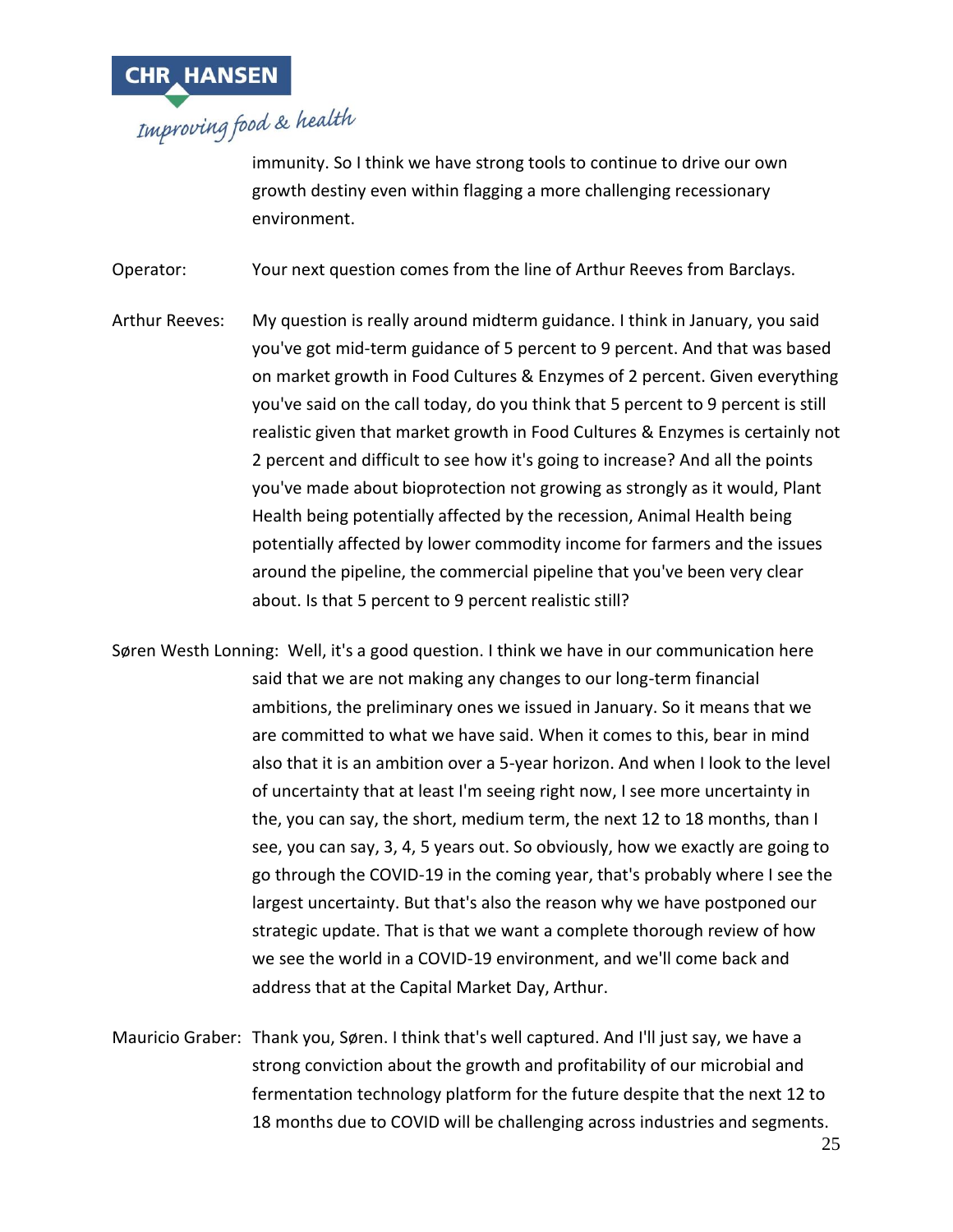

in '21.

| Operator:        | Your next question comes from the line of Patrick Rafaisz from UBS.                                                                                                                                                                                                                                                                                                                                                                                                                                 |
|------------------|-----------------------------------------------------------------------------------------------------------------------------------------------------------------------------------------------------------------------------------------------------------------------------------------------------------------------------------------------------------------------------------------------------------------------------------------------------------------------------------------------------|
| Patrick Rafaisz: | Three quick ones, please. The first would be around Plant Health and you<br>confirmed what you've already said at the last call, which was that the<br>growth will all come in the fourth quarter. But can you update us on the<br>rollout in North America? Any changes there in your planning?                                                                                                                                                                                                    |
|                  | The second question, just a quick 1 on CapEx. And that's also something you<br>already addressed partially. But can you remind us the delays in the CapEx<br>projects into next year? Will they all materialize? Or should we assume a full<br>transition into 2021? Or are some of these projects may be cut for good?                                                                                                                                                                             |
|                  | And then the last question, Mauricio, you talked about the immune-<br>enhancing products, where you're having very good discussions with<br>customers. Can you frame or quantify a bit your portfolio in this area and the<br>potential you're seeing in the near and in the midterm?                                                                                                                                                                                                               |
|                  | Mauricio Graber: So Patrick, I'll answer a couple of questions. Søren, I'll let you address the one<br>on CapEx. Around Plant Health, our strategic initiatives in Plant Health,<br>where we have said, we need to move outside of Latin America and outside<br>of sugarcane continue to advance as planned. Obviously, COVID-19, we have<br>to be conscious places more challenges to be able to do trials in farms<br>because they imply travel, they imply collaboration, face-to-face meetings. |
|                  | But the progress in North America has been as planned. I think where we see<br>the biggest challenges in Plant Health were really in the soy planting season.<br>And we have a slight concern on the sugarcane level of replanting given that<br>the low level of oil prices and ethanol and how much of sugarcane will be<br>planted in the future, and that's why we're a little bit cautious on Plant<br>Health. But the journey where we are with Plant Health of using bacterial               |

As it relates to immunity, I would just comment that it applies to both a high level of immunity solutions for dietary supplement as well as in food

solutions for plants is a very promising one, and we will see growth in Q4 and